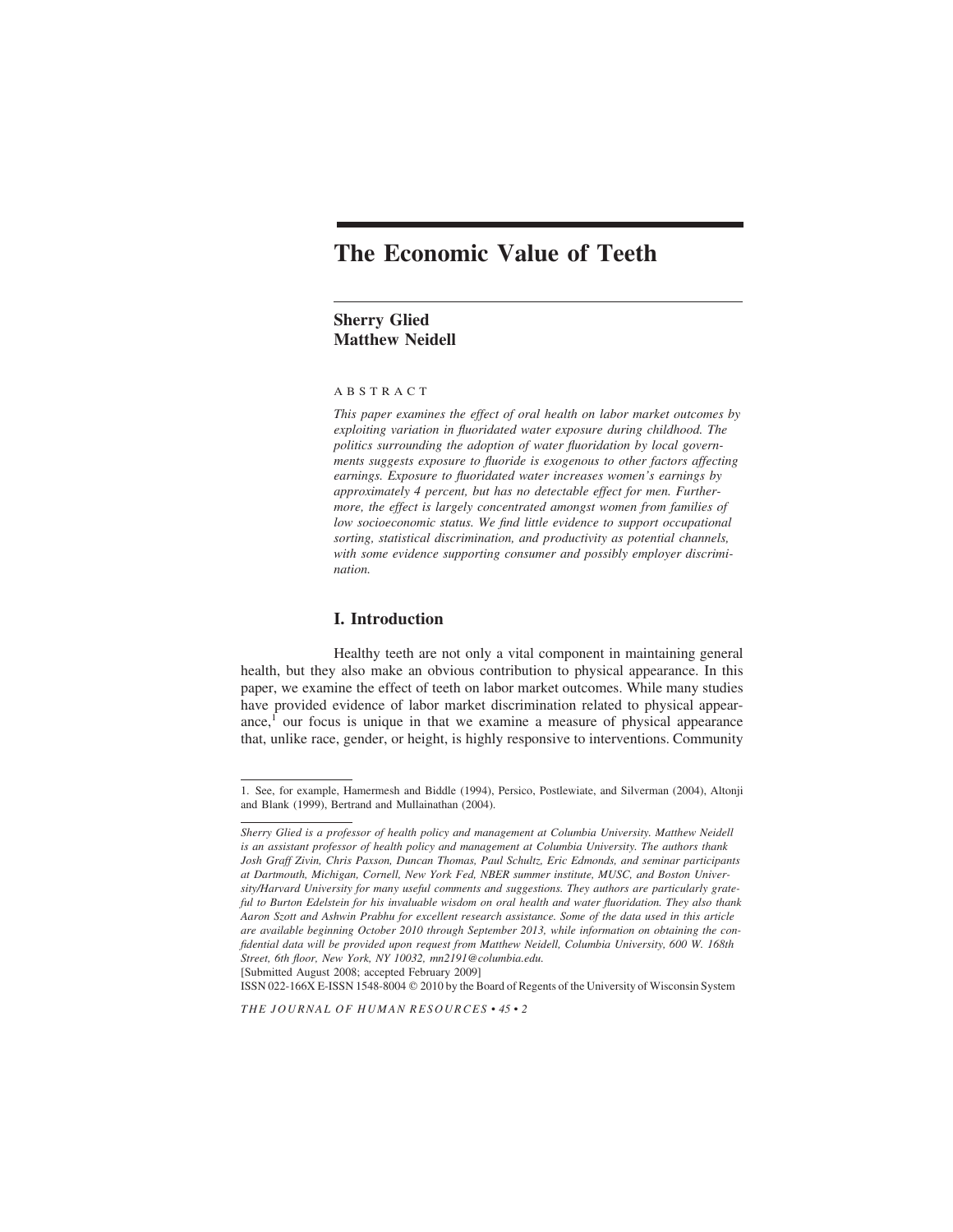water fluoridation, dental sealants, and fluoride treatments dramatically reduce tooth decay. If tooth decay occurs, caries can be effectively treated through filing decayed teeth. If caries are not treated and tooth loss occurs, restorative care, such as implants and dentures, can compensate for tooth loss.

Estimating the impacts of discrimination is complicated by the fact that researchers observe far less than employers do about potential workers, so any estimated differences in earnings could reflect inadequate controls for prelabor market covariates. Moreover, reverse causality is possible since wages can affect aspects of physical appearance amenable to spending, such as visits to the beauty salon, clothing purchases, and cosmetic surgery. Even more challenging in this research is the ability to identify the mechanisms by which discrimination arise (see, for example, Altonji and Blank 1999). For example, audit studies where fictitious individuals randomly assigned to a racial group apply for jobs largely overcome omitted variable bias and reverse causality issues (Bertrand and Mullainathan 2004), but they are necessarily limited in the duration of followup (since the fictitious job seekers never actually take jobs) and only focus on one possible mechanism (employer discrimination).

To address these concerns, we exploit variation in access to fluoridated water during childhood. Numerous studies have demonstrated that community water fluoridation (CWF) significantly reduces dental caries, by as much as 60 percent, and has a lasting impact on adult oral health. Despite the apparent success of CWF, controversies surrounding the adoption of CWF by local governments suggest exposure to fluoride during childhood is plausibly exogenous to other factors that may affect earnings. Decisions around water fluoridation are typically made with little or no input from local residents, especially during the time period respondents from our sample, the National Longitudinal Survey of Youth of 1979 (NLSY79), were children (Crain, Katz, and Rosenthal 1969). The result of this political structure, as empirical evidence below supports, is that CWF adoption is uncorrelated with unobservable factors affecting wages. To the extent that areas that never fluoridate systematically differ from areas that do in unobserved ways, we also focus on areas that eventually fluoridate to exploit the timing of fluoridation adoption.

We find that children who grew up in communities with fluoridated water earn approximately 2 percent more as adults than children who did not. These results are insensitive to adding numerous control variables, to allowing for flexible state, time, and cohort trends, to various measures of fluoride exposure, and to focusing exclusively on areas that ultimately fluoridated. These effects are concentrated amongst women, particularly those who grew up in families of lower socioeconomic status. In exploring the mechanisms of labor market discrimination, we find little evidence to support occupational sorting, statistical discrimination, and productivity as potential channels, but find some evidence to support consumer discrimination, and cannot rule out the possibility of employer discrimination.

Our results are also of particular importance to public policy regarding dental care. Low-income individuals, especially children, suffer disproportionately from oral diseases, particularly tooth decay, because of inadequate preventative care and treatment.<sup>2</sup> While the costs of the numerous dental interventions that can effectively

<sup>2.</sup> For example, the incidence of tooth decay is twice as common for black and Hispanic children than whites (U.S. Department of Health and Human Services 2000).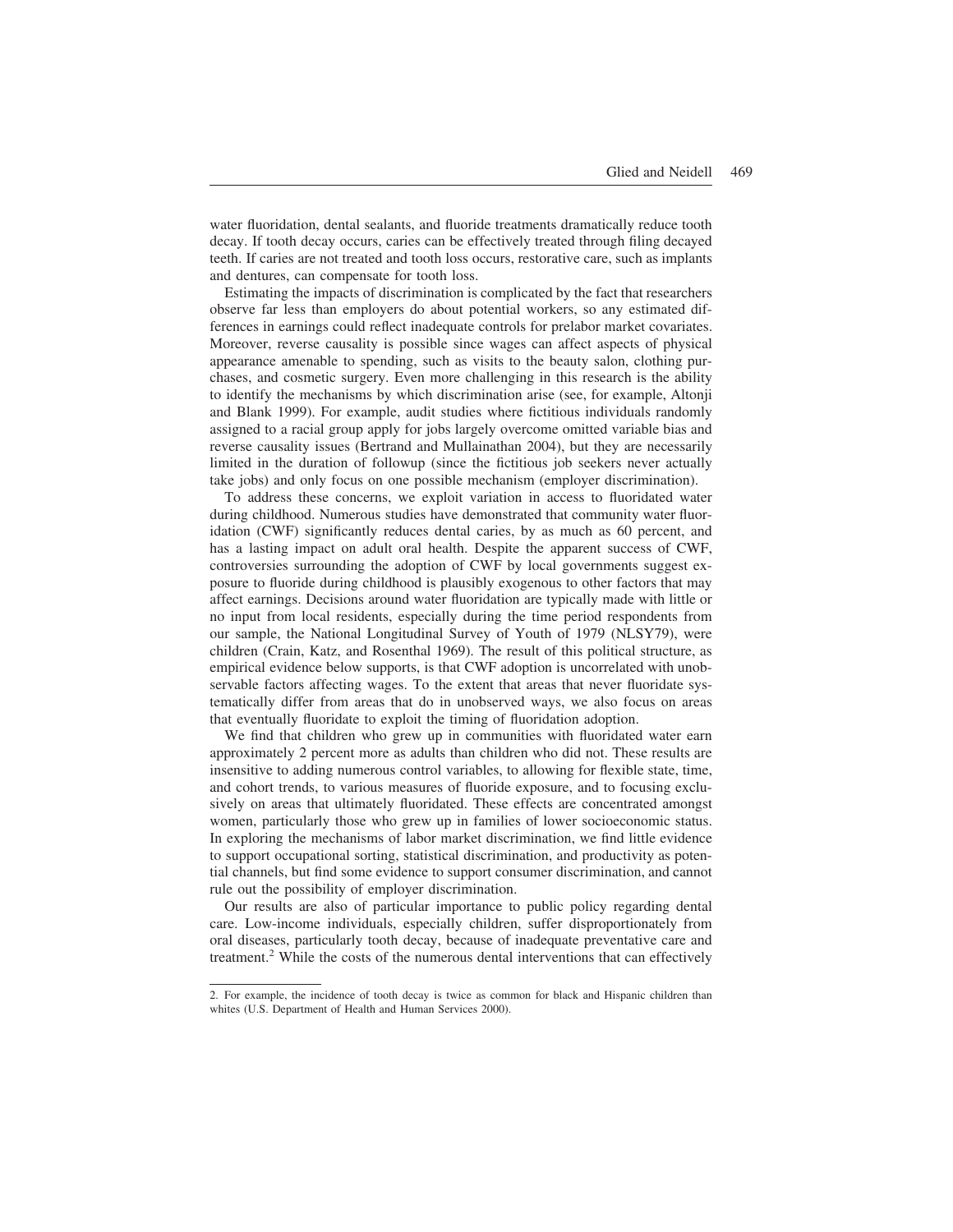reduce these disparities are known, the benefits are not. Our estimates of the economic value of teeth in the labor market provide evidence of a largely overlooked benefit of oral health that can be used in assessing the cost-effectiveness of a wide range of dental interventions that may reduce disparities in dental health and thus improve the economic prospects of low-income individuals.

## **II. Background**

#### *A. Fluoride and Teeth*

Research in the middle of the 20th century found that communities with higher rates of naturally occurring fluoride had lower rates of dental caries. Public water systems began adding fluoride to drinking water, beginning with Grand Rapids, Michigan in 1945. A wide body of research confirms that fluoride reduces the onset of tooth decay (see U.S. Department of Health and Human Services (2000) for a review). Given the low incidence of side-effects and high cost-effectiveness of fluoridation, the U.S. Centers for Disease Control has labeled this intervention "one of the 10 greatest public health achievements of the 20th century."

Tooth decay occurs when acids in the mouth break down tooth enamel, and dental research suggests fluoride reduces decay in children by altering the composition of enamel prior to tooth eruption (making it more permanently resistant to decay) or protecting enamel after it has formed (Tinanoff 2009). Once adult teeth have formed, topical fluoride continues to protect tooth enamel throughout life, though the impacts are generally believed to be less important at this stage (Singh, Spencer, and Armfield 2003).

For the population we study, born 1957 to 1964, public drinking water was the primary source of fluoride. Alternative delivery mechanisms, such as fluoridated toothpaste and sealants, did not become popular until the late 1960s and early 1970s. Those in our sample exposed to fluoridated water during childhood experience better oral health as adults either because of systemic effects or untreated decay during childhood leading to tooth loss in adulthood.

Although fluoride reduces tooth decay, several negative side effects from ingestion have been investigated. Excessive intake of fluoride can cause fluorosis, a cosmetic discoloration of the teeth, though this occurs at levels beyond typical CWF adjustments. To the extent that fluorosis exists, any effect we find will be net of this effect. More serious—though more disputed—is the purported link between fluoride intake and other health outcomes, notably bone cancer in children (Bassin et al. 2006). Although the National Research Council (2006) issued a report concluding that laboratory and epidemiological evidence does not support the hypothesis of a link between fluoride and cancer, controversy surrounding fluoride side-effects continues.3

<sup>3.</sup> For the purposes of our study, however, a link between fluoride and bone cancer is unlikely to impact our analysis because it is an extremely rare disease—the incidence in children younger than 15 is 5.6 per million—and the magnitude of the estimates documented by Bassin et al. (2006) imply a trivial, if any, impact on our sample of roughly 12,000 individuals.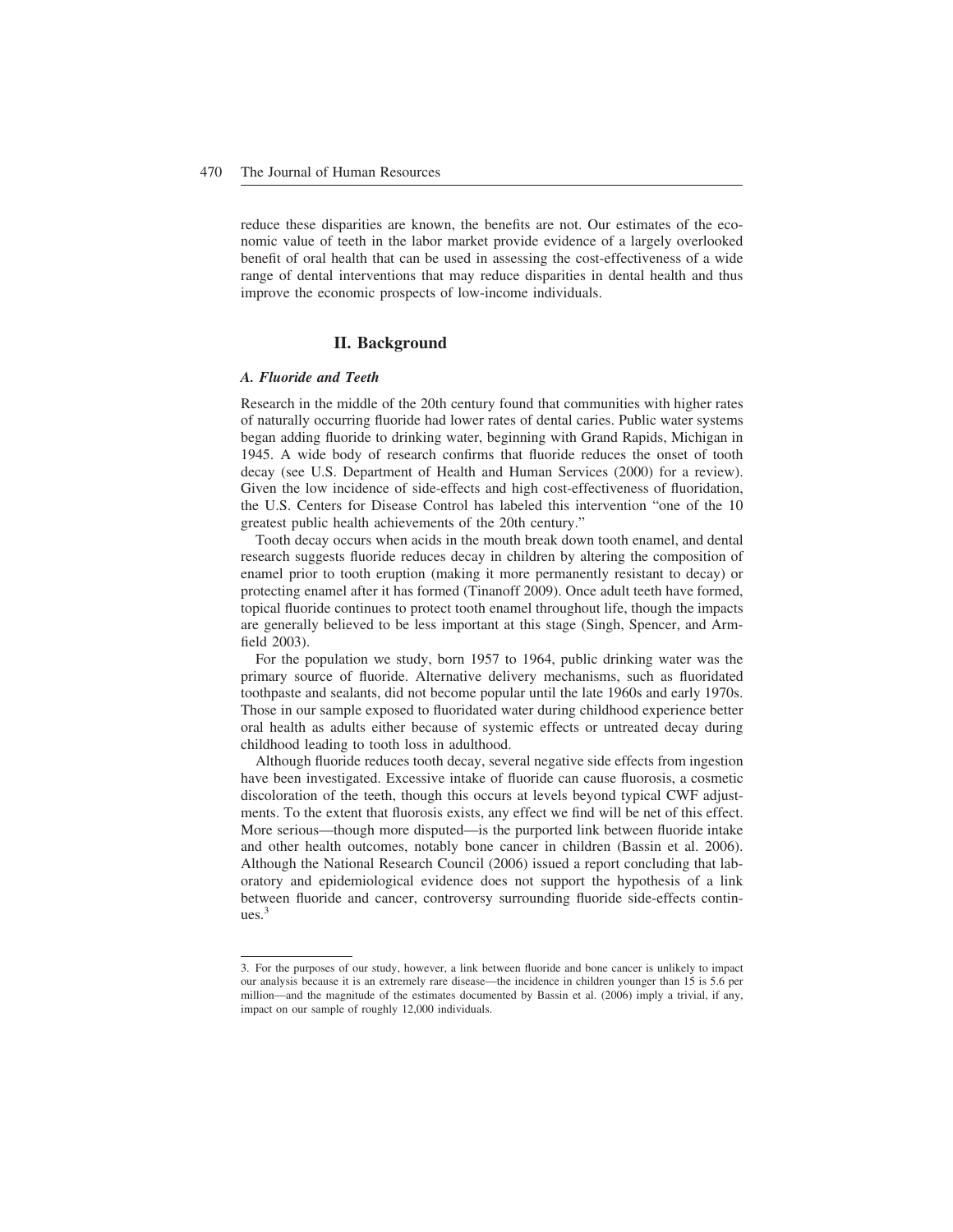#### *B. Discrimination and the Labor Market*

Economic models of discrimination, beginning with Becker (1957), suggest that discrimination may occur within a competitive labor market if employers, coworkers, or customers have personal preferences about non-job related worker characteristics, such as race or gender. More recently, several studies have documented labor market discrimination related to physical appearance (see, for example, Hamermesh and Biddle 1994 or Biddle and Hamermesh 1998). For example, Hamermesh and Biddle (1994) find that better than average-looking people earn 5–10 percent more than average-looking people, who earn 5–10 percent more than below averagelooking people.

There are several channels through which beauty might affect labor market outcomes. Consumer preferences to interact with more attractive employees may lead to greater demand, and thus higher wages, for these employees. Taste-based employer discrimination may cause employers to pay more attractive workers higher wages. Both of these could lead to occupational sorting whereby more attractive individuals choose professions with more direct customer contact or where they suspect more employer discrimination. Appearance may serve as a proxy for human capital, such as the degree of previous labor market success, indicating statistical discrimination by employers. Physical appearance might also affect individuals' noncognitive skills, such as self-confidence, which may have a direct effect on productivity (Mobius and Rosenblatt 2006; Heckman 2000; Persico Postlewaite, and Silverman 2004).

In this analysis, we use teeth as a measure of physical appearance. Experimental studies indicate teeth are an important component of physical appearance: ratings of randomly manipulated photographs of teeth reveal that poor oral health is associated with lower esthetic, social, and professional traits (Eli, Bar-Tal, and Kostovetzki 2001). Spending on cosmetic oral health products, such as tooth whitening, is growing rapidly (American Academy of Cosmetic Dentists 2004). Tooth loss is anecdotally associated with difficulty finding employment (Shipler 2004; Eckholm 2006). In a simple prepost design without a control group, Hyde, Satariano, and Weintraub (2006) find that, in a group of welfare recipients in San Francisco, CA, those who completed a dental treatment had better employment outcomes. But there is no systematic empirical evidence we are aware of that causally links oral health with labor market outcomes.4

In addition to physical appearance, oral health may affect earnings directly through health. The physical pain associated with poor oral health might lead to greater absenteeism from work or school. Based on the 1996 National Health Interview Survey, there were 1.9 days of work lost per 100 employed persons older than 18 and 3.1 days of lost school per 100 youths aged 5–17 because of dental symptoms or treatment. In support of this channel, the military requires rejecting or not deploying potential soldiers because of missing teeth (Britten and Perrott 1941; Klein

<sup>4.</sup> In a bivariate regression, Killingsworth (1997) demonstrates a positive association between number of teeth at each age and earnings. Despite obvious limitations in the simplistic regression, the focus of his article was on the accumulation of teeth over the lifecycle, rather than the relationship between teeth and earnings.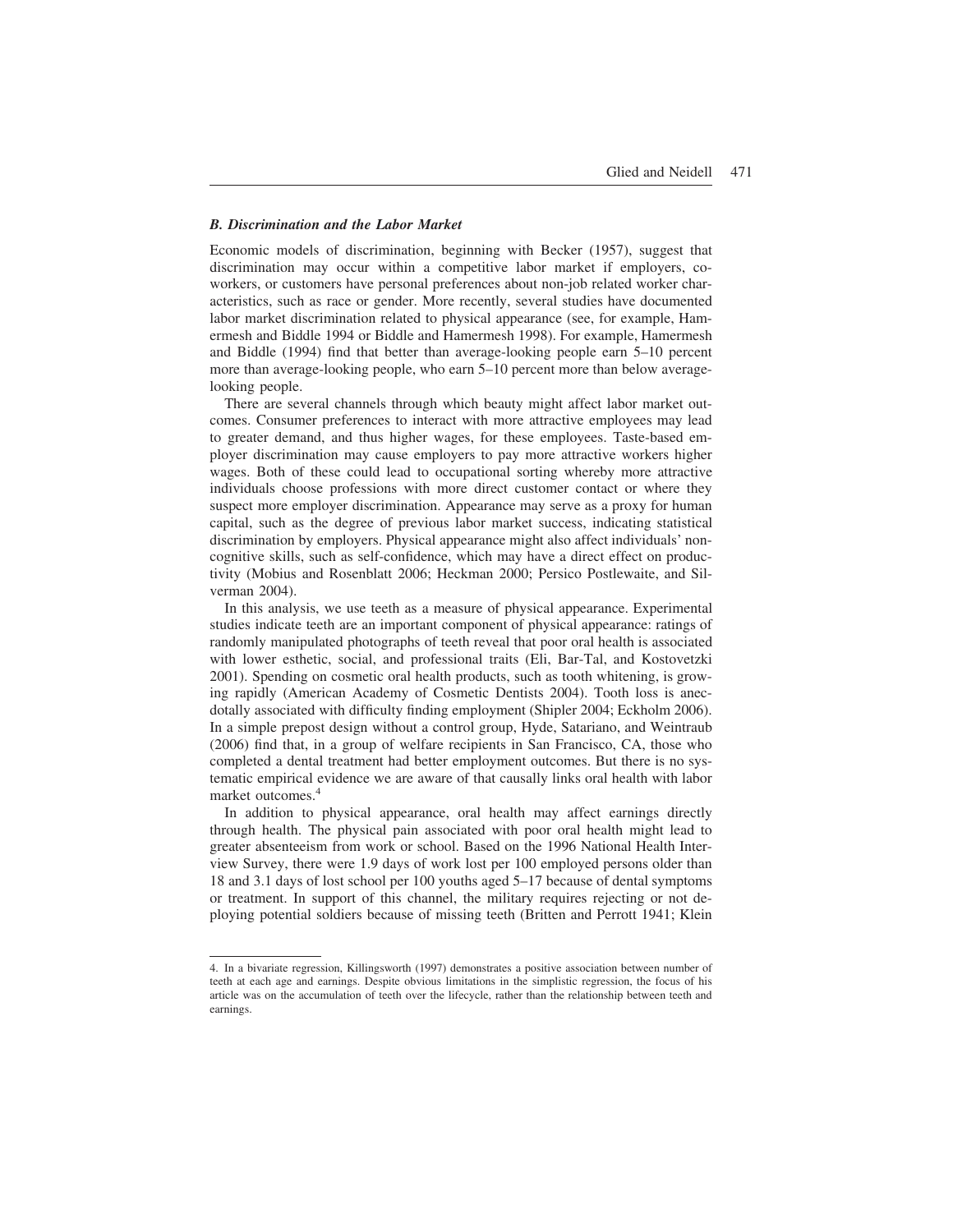1941) or poor oral health (Chaffin, Marburger, and Fretwell 2003) because dental emergencies interfere with combat readiness (Teweles and King 1987).

# **III. Empirical Strategy**

Most of the costs associated with providing community water fluoridation are fixed, and the marginal cost per person is quite low, so the most important factor in determining fluoridation status is population served by a water district. The average costs of fluoridation per person per year are \$0.50 for communities with greater than 20,000 people, \$1 for communities with 10–20,00 people, and \$3 if fewer than 10,000 people. There may be other notable differences between urban and rural areas, such as differing wages and occupations because of different costs of living and economies of agglomeration. Furthermore, as we describe in more detail below in Section 5A, urban areas are likely to be in larger labor markets with multiple counties of varying fluoridation rates so that an equilibrium with a beauty premium can arise. Therefore, we focus our empirical analysis only on individuals who resided in an urban residence at age 14; this accounts for 78 percent of the NLSY79 sample.<sup>5</sup>

Beyond the population served, the politics behind CWF reduces the likelihood that decisions about water are related to earnings. The political process of community water fluoridation followed different paths in different localities. Smaller communities often held referendums. A substantial political science and sociology literature examining the relationship between community characteristics and fluoridation referendum results found little, if any, correlation between community characteristics and referendum results (see Sapolsky 1968 for a review). Rather, the results of fluoridation referendums tended to reflect the perceived credibility of the expert scientists on each side and the degree of activism by fluoridation opponents, who disputed the dental benefits of fluoride, alleged that fluoride had adverse health consequences, and asserted that community fluoridation infringed on individual liberty.

In larger communities, fluoridation decisions were generally made through administrative action. The decision of New York City provides a typical case of this process, which unfolded over ten years of administrative decisionmaking with little direct public input. In 1952, the New York City Board of Health, an expert panel of appointed physicians and other health leaders, recommended to Mayor Vincent Impellitteri and the City Board of Estimate that fluoridation be implemented. The Board of Estimate, which had budgetary authority, failed to appropriate the funds necessary and the proposal was shelved in 1957 (Illson 1955). Six years later, Mayor Robert F. Wagner, Jr., a strong proponent of fluoridation, and the Board of Estimate revisited the issue (Kihss 1963). At public hearings, opponents demanded a referendum, but the Board of Estimate asserted that no referendum was required and unanimously authorized funds for fluoridation equipment in 1963. In 1964, the Board

<sup>5.</sup> Consistent with this, when we include all individuals regardless of urban residence, we generally find smaller impacts of CWF.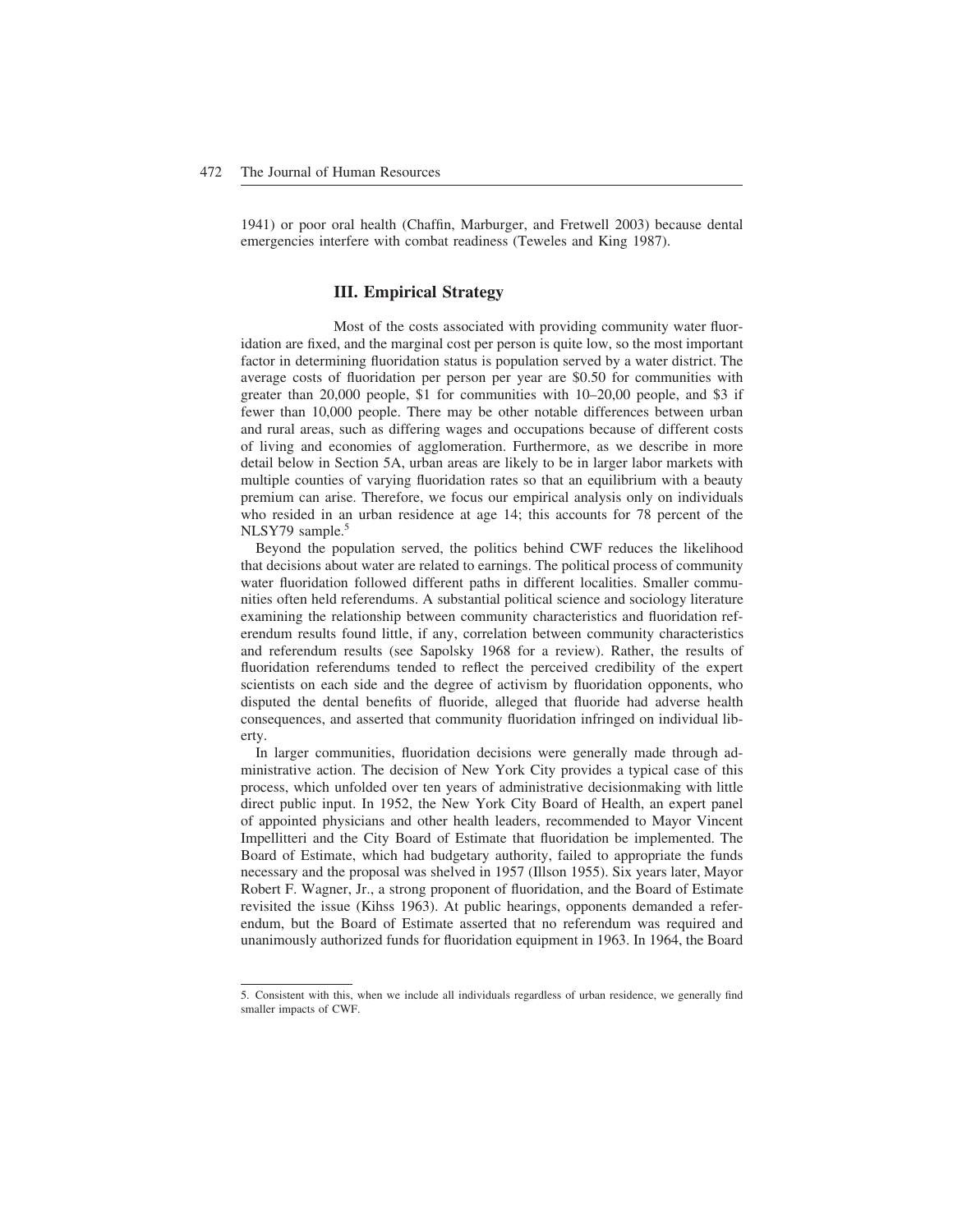| <b>Chart 1</b>                             |  |  |
|--------------------------------------------|--|--|
| Year fluoridation adopted in select cities |  |  |

| <b>State</b>    | City (year fluoridated)                                          |
|-----------------|------------------------------------------------------------------|
| TN              | Memphis $(1970)$ ; Nashville $(1953)$                            |
| <b>OH</b>       | Columbus (1973); Cleveland (1956)                                |
| MO              | Kansas City (1983); St. Louis (1955)                             |
| TX <sup>-</sup> | Houston (1982); San Antonio (2000); Dallas (1966), Austin (1973) |

of Health amended the New York City health code to require fluoridation of the public water supply. Subsequent legal challenges were denied on the grounds that the City's Board of Health had the authority to make amendments to the health code that affected "the security of life and health in the city" (Paduano v. City of New York 1965 and 1966). Finally, in 1965, fluoridation of the water supply commenced.

The case of New York City illustrates the common scenario where the decision to add fluoridation to the water supply for millions of people was ultimately determined by a handful of unelected administrative officials. In fact, roughly two-thirds of decisions around water fluoridation during the early 1960s were made without input from local constituents, with decisions coming from various government administrators (Crain, Katz, and Rosenthal 1969). The result of this political structure is that the adoption of CWF in communities throughout the United States follows little discernible pattern during the time period we study.

To document the seeming randomness of CWF, we highlight several sources of variation in CWF throughout the United States. First, Chart 1 presents the year major cities within selected states adopted CWF. As evident in this chart, there are significant time gaps between neighboring cities in when they fluoridated. What prompted St. Louis to fluoridate in 1955 but Kansas City to wait another 28 years before fluoridating is not entirely obvious because both had the same information about CWF. There is no obvious pattern in the timing of fluoridation, at least not one that appears correlated with wages or other predictors of wages.

Similar patterns hold if we examine fluoridation rates among less populated areas. Figure 1 plots county level fluoridation rates (described in more detail below) in 1965, with capital cities and cities with more than 200,000 people denoted for reference.<sup>6</sup> There are some regional patterns in fluoridation, with rates higher in the near mid-West than in the Mountain region, but no obvious pattern within region (we include state fixed effects to account for these regional differences). For example, there are both high and low fluoridation rates in rural and urban areas alike in numerous states across the country (for example, Iowa, North Dakota, Kentucky, Georgia, Colorado), with little evidence of clustering.

We also illustrate the apparently exogenous adoption of water fluoridation by focusing on a specific labor market: the Chicago MSA. Figure 2 plots county fluoridation rates for Cook County and the five counties within Illinois immediately

<sup>6.</sup> Fluoridation information from Arkansas is missing in our data.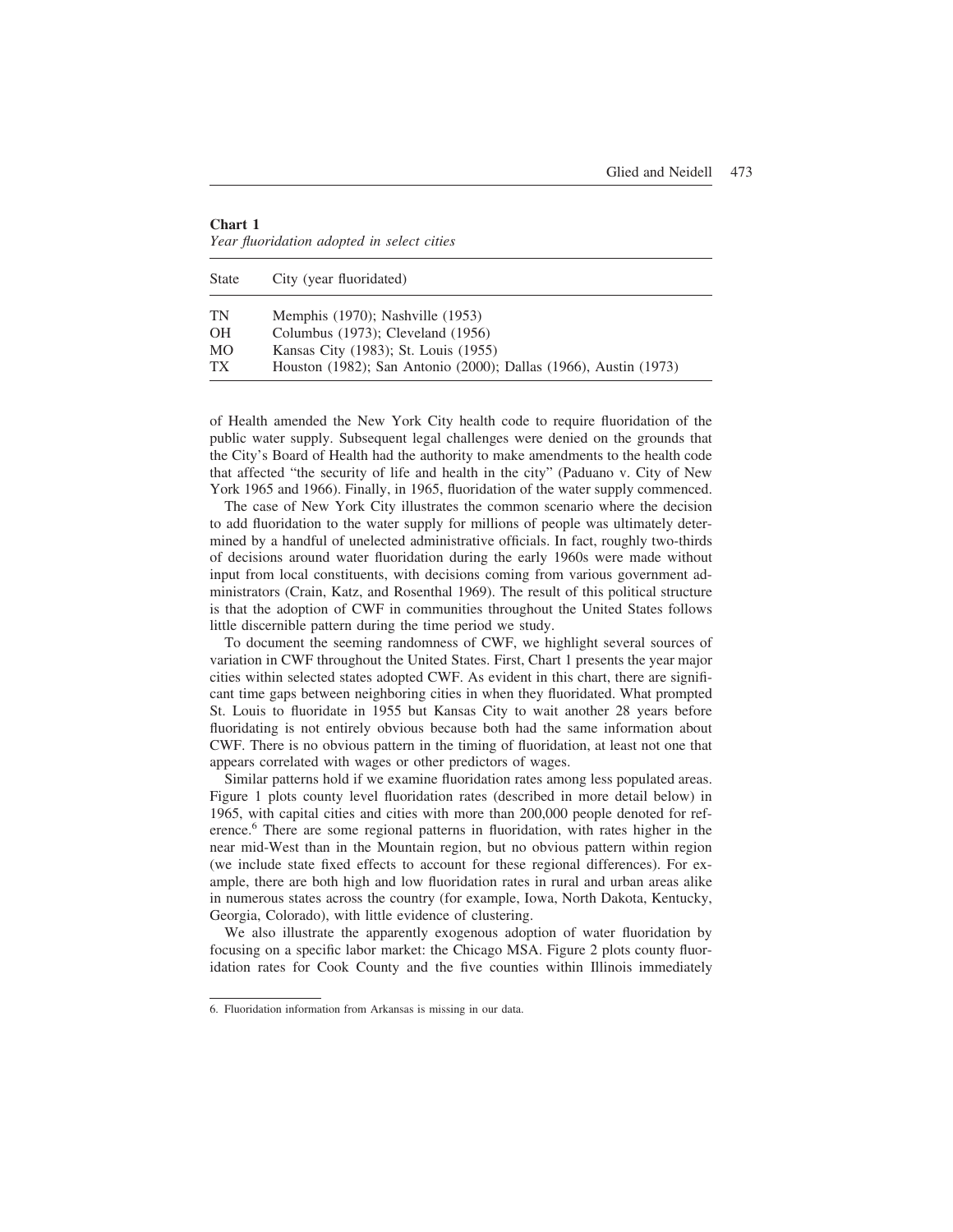

**Figure 1** *County Fluoridation Rates in 1965*



**Figure 2** *Fluoridation Rates by County in Chicago MSA over Time*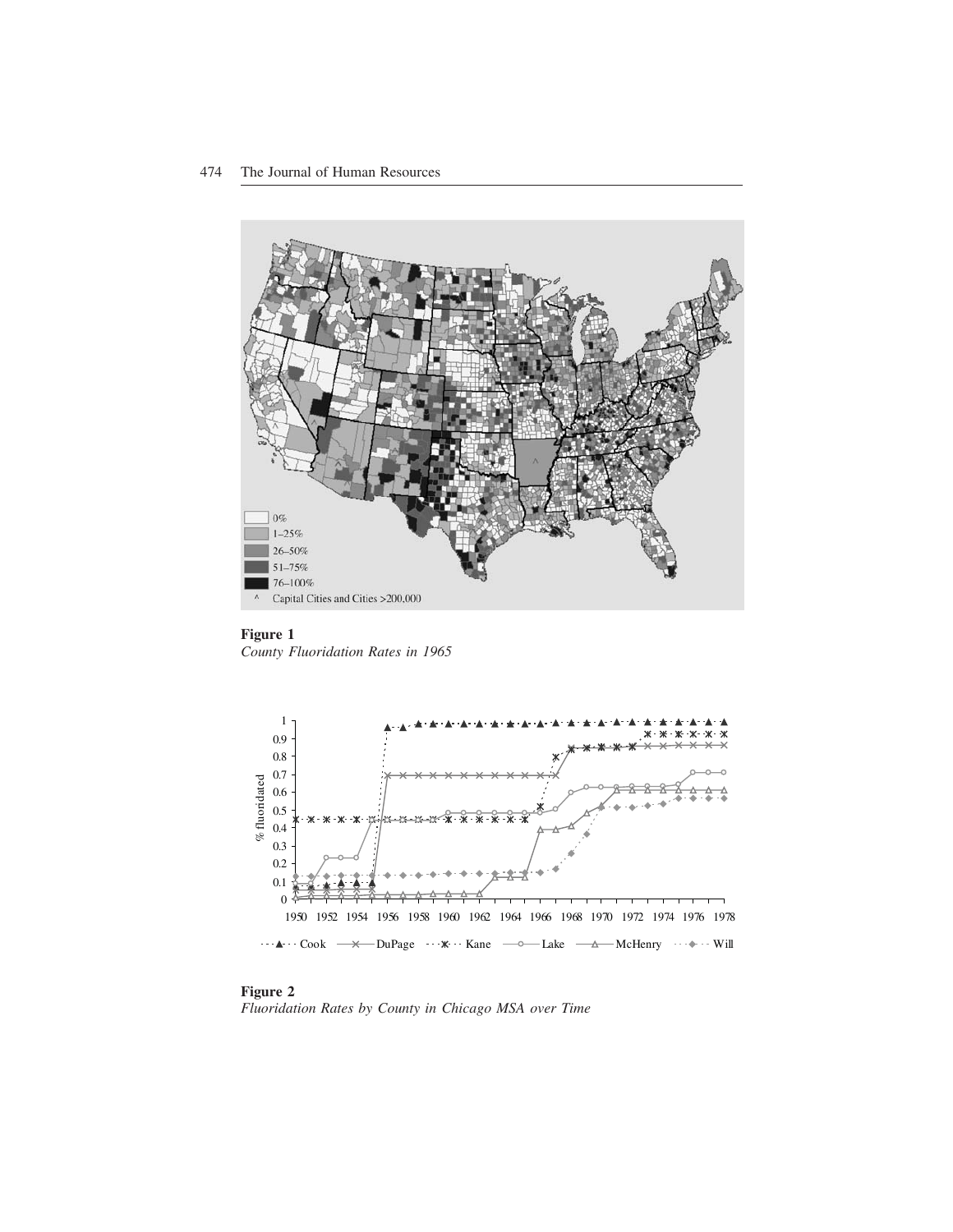adjacent to it for the time period surrounding when the respondents in the NLSY79 were born. Before they were born, only Kane County had a considerable rate of fluoridation. Over the next 20 years, there was a considerable increase in fluoridation rates, but also considerable variation in when these areas fluoridated. Importantly, the order of median family income is unrelated to the order in which the areas fluoridated or the percent fluoridated as of 1979. Furthermore, by 1980, nearly all counties were mostly fluoridated, suggesting no fundamentally different opposition to CWF. Unless these counties adopted specific programs in tandem with CWF that led to improvements in earnings and we are unable to observe them in the numerous variables we add, this variation will identify the causal effect of fluoridation on labor market outcomes. After we explain our data in more detail, we present more formal assessments of the exogeneity of CWF in Section 5D.

## **IV. Data**

## *A. Sources*

We combined several secondary data sets in this study in order to capture information on fluoridation status, earnings, and background demographics. The 1992 Water Fluoridation Census compiled by the CDC contains detailed information on the fluoridation status of every public water system in the United States. Each state provided information to the CDC for each water system within the state, including the date fluoridation began, whether the fluoride was naturally occurring or chemically adjusted, the county served, and the population served by the water system within the county as of 1990.<sup>7</sup>

For demographic data, we use the geocoded version of the National Longitudinal Study of Youth (NLSY79), a nationally representative sample of over 12,000 men and women born between the years 1957 and 1964. The survey, which began in 1979, follows individuals every year until 1994, and every other year since then. The NLSY79 collects detailed information on economic and social behaviors at each survey wave. We use the hourly rate of pay from the current or most recent job as our measure of earnings. A particularly attractive feature of the geocoded version of the NLSY79 is the availability of the county of each respondent's residence at birth, age 14, and the current survey wave. These variables enable us to link individuals with both child and adult water fluoridation status from the fluoridation census.

We also merge in several county level variables to assess the possibility of the endogeneity of CWF. We add numerous county level variables from the 1960 and 1970 City and County Data Books (CCDB) to account for area demographics, such as housing prices, family income, population, age and education distribution, local government debt, expenditures on education, and voting preferences. We also merge county level data from the 1959 and 1968 Bureau of Economic Analysis (BEA)

<sup>7.</sup> If the water system served multiple counties, information for each county served was separately recorded. Multiple water systems within a county were also separately reported. Fewer than 5 percent of respondents in our sample live in counties with at least some naturally fluoridated water, so we combine data on naturally and adjusted fluoridated areas.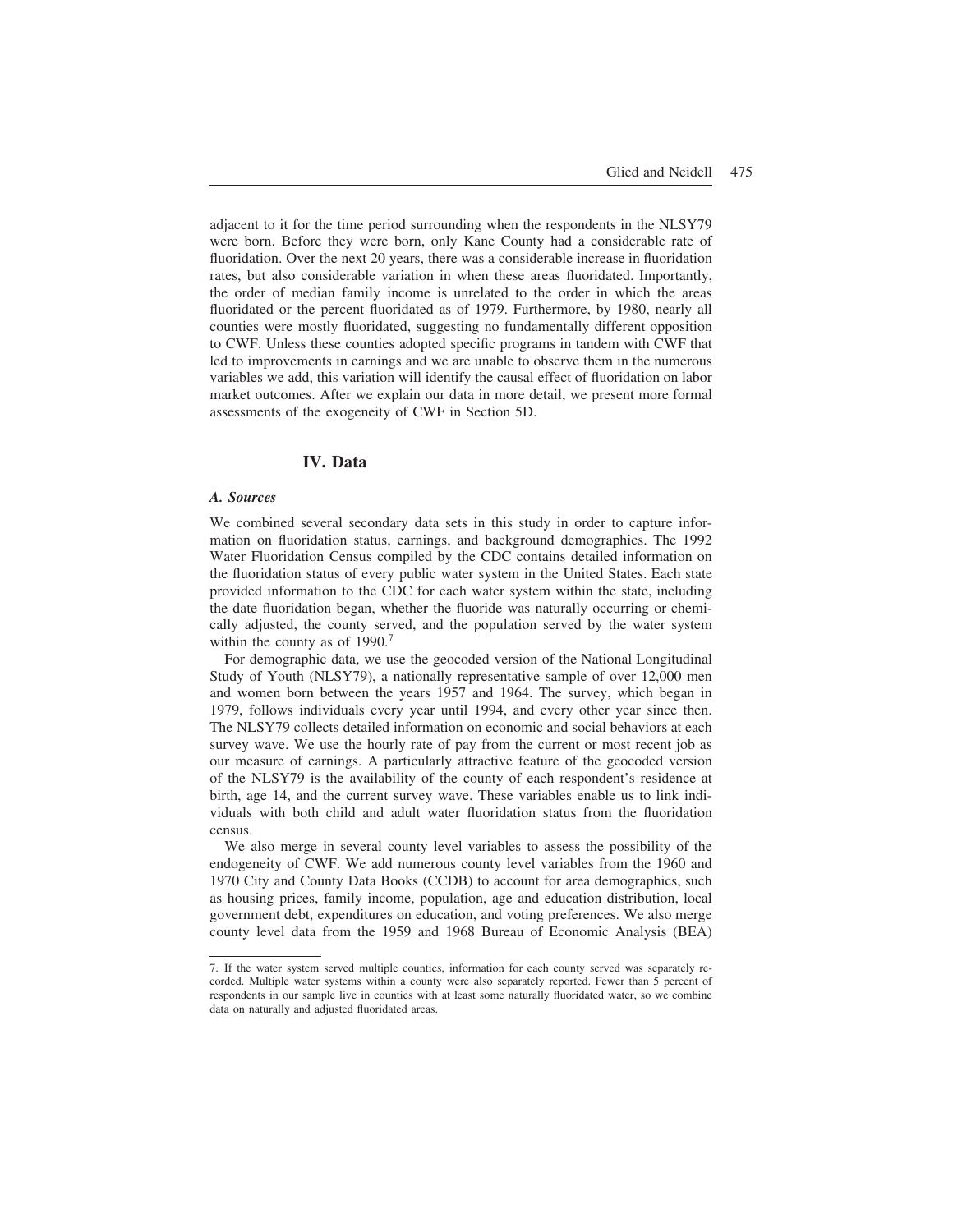Regional Economic Information System on income maintenance (SSDI, AFDC, and Food Stamps), medical insurance, and retirement and disability transfers at the county level. Last, we merge data from the 1974 County Business Patterns (CBP) to account for the availability of dentists and other health care services during childhood. Appendix Table A1 lists all included county level variables.

#### *B. Assigning Fluoride Exposure*

In order to assign fluoride exposure to each individual in the NLSY79, we first compute county fluoridation rates in 1990 by merging the Fluoridation Census data with total population estimates of each county from the 1990 Census of Population and Housing. To determine county fluoridation rates for prior years, absent any alternative data source we must assume the percent of the population served by each water system is constant over time. Using the date fluoridation began, we then assign this same percent fluoridated to the county for all years after fluoridation began and zero to all years prior to fluoridation. If there are multiple fluoridating water districts within a county, as is often the case, we average the percent fluoridated using the population served by each district as weights. This leaves us with a county-year panel of fluoridation rates.

To compute cumulative exposure for an individual, we compute the mean level of exposure over a period of time that corresponds with the eruption of adult teeth. The four front adult teeth—the most visible components of a smile—erupt between the ages of 5 to 7, while all adult teeth typically erupt by age 12. Based on this, we compute the mean county fluoridation rate over the first five and 14 years of life as our measures of fluoride exposure.

To clarify this assignment, consider a county with only one water district that fluoridates, which began doing so in 1960. As of 1990, this water district served 1,000 of the 5,000 people within the county, implying a fluoridation rate of 0.2. Table 1 displays how we compute the five-year cumulative fluoride exposure for individuals from the NLSY79 cohort. Since fluoridation began in 1960, the contemporaneous fluoridation rate is 0.2 for 1960 on and 0 for 1959 and earlier. Cumulative fluoride exposure for the first five years of life for an individual born in 1957 is the mean of contemporaneous fluoridation rates for the years 1957–61, which is .08  $(=(0+0+0+0.2+0.2)/5)$ . For an individual born in 1964, fluoride exposure is the mean of contemporaneous fluoridation rates for the years 1964–68, which is 0.2  $(=(0.2+0.2+0.2+0.2+0.2)/5)$ . This example also demonstrates why county fixed effects or a regression discontinuity design are not feasible in our analysis: contemporaneous exposure changed abruptly in 1960, but cumulative exposure changed more gradually.

In our baseline estimates, we assume the respondent remains in the county of birth for the first five years of life. Since we do not have information on county of residence between birth and age five, this may misallocate fluoride exposure. Moreover, reported county of birth could reflect the county of the hospital of birth rather than of a child's residence (this distinction was not made clear in the NLSY79 questionnaire). We perform several sensitivity analyses to assess the consequences of measurement error, such as using only respondents who report the same county of residence at both birth and age 14 in the NLSY79, which is roughly 60 percent of our sample.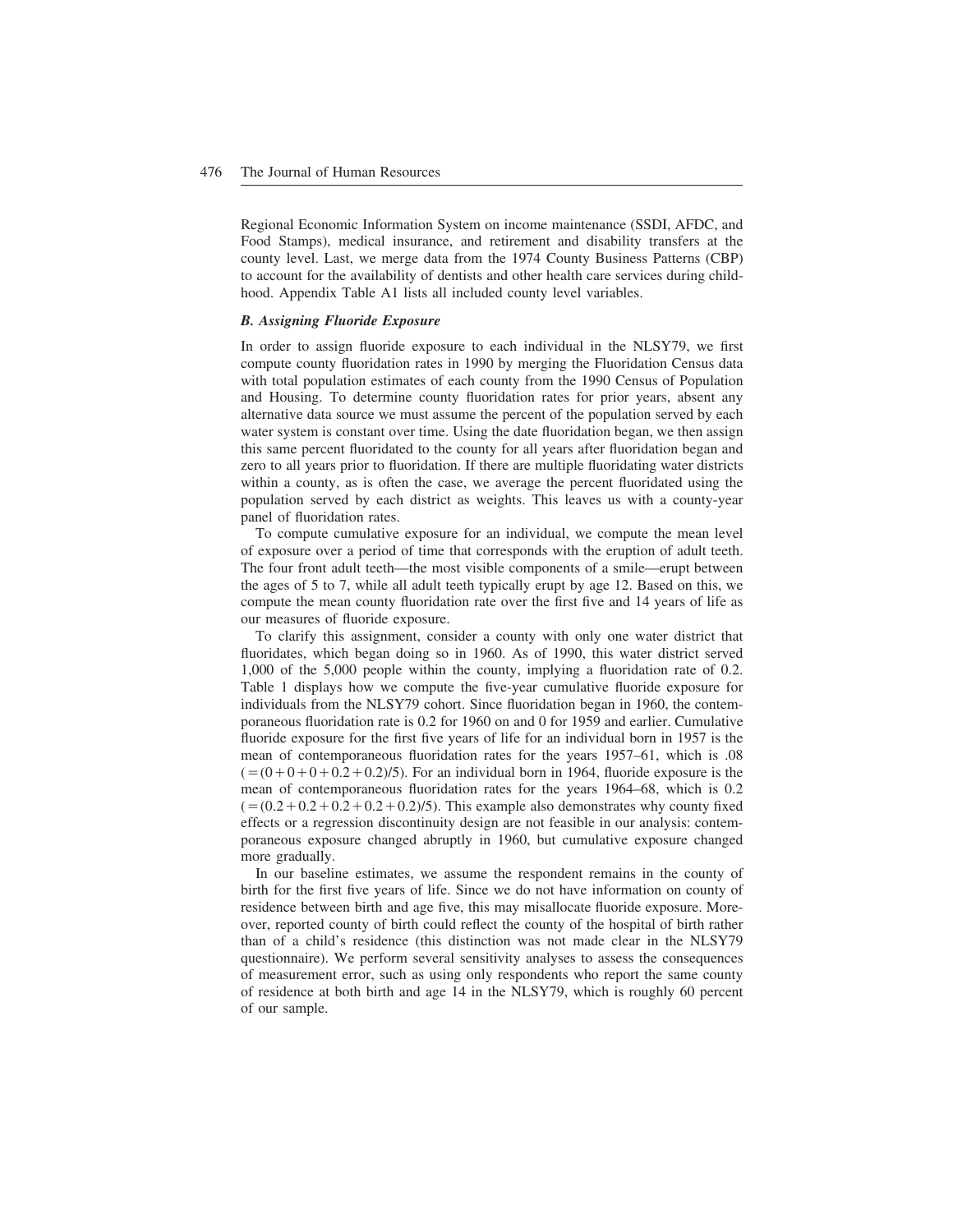| Table 1 |                                                                          |  |  |  |
|---------|--------------------------------------------------------------------------|--|--|--|
|         | Example of fluoridation exposure assignment based on fluoridation status |  |  |  |

| year 1990 1968 1967 1966 1965 1964 1963 1962 1961 1960 1959 1958 1957 |  |  |  |  |  |  |  |
|-----------------------------------------------------------------------|--|--|--|--|--|--|--|
| $WFC$ - - - - 0.2 0.2 0.2 0.2 0.2 0.16 0.12 0.08                      |  |  |  |  |  |  |  |

Notes:  $CFE = \text{contemporaneous fluoride exposure}, WFC = \text{five-year cumulative fluoride exposure by}$ birth year

Given that fluoride also has contemporaneous effects in adulthood, we also measure respondent's current exposure to fluoride. Since fluoridation status within a community is correlated over time, we do not want to falsely attribute the effect of fluoride exposure during childhood to exposure during adulthood. The fluoridation census ends in 1992, so we assume fluoridation rates are constant after that year. The overall percentage of population receiving fluoridated water has only changed from 56.1 percent in 1992 to 59 percent in 2002, the last year for which data is available in the NLSY79, supporting the plausibility of this assumption.

#### *C. Construct Validity*

It is crucial to our analysis that our method for assigning fluoridation exposure to individuals contains enough signal about actual fluoridation exposure. To assess this, we examine the effect of fluoridation on adult tooth loss using the Behavioral Risk Factor Surveillance System (BRFSS), an annual survey designed to elicit prevalence of major behavioral risks among adults. Beginning in 1995, the survey asked respondents the number of permanent adult teeth missing due to tooth decay or gum disease, and not due to injury or orthodontics. Respondents were given four categories to choose from: (1) none; (2)  $1-5$ ; (3) six or more but not all; and (4) all teeth missing. We impute exact tooth loss using cold deck imputation with donors coming from the National Survey of Oral Health (NSOH) in U.S. Employed Adults and Seniors (1985–86), which contains exact number of teeth lost for 14,801 individuals.<sup>8</sup>

The BRFSS only has current county of residence; we have no information on residence during childhood. In our analyses of the BRFSS, we match fluoridation data assuming that respondents live in the same county in adulthood as during childhood. This assumption introduces considerable measurement error given the high mobility rates in the United States—over half of the respondents in the NLSY79 lived in a different county in the last wave of the survey (when they were between the ages of 37 through 44) than during childhood.

<sup>8.</sup> More specifically, for each of the 17,474 individuals in the BRFSS who fell into the two middle categories of tooth loss, we randomly drew an individual from the NSOH with the same tooth loss category, gender, and age, and assigned their exact number of tooth lost to the individual in the BRFSS.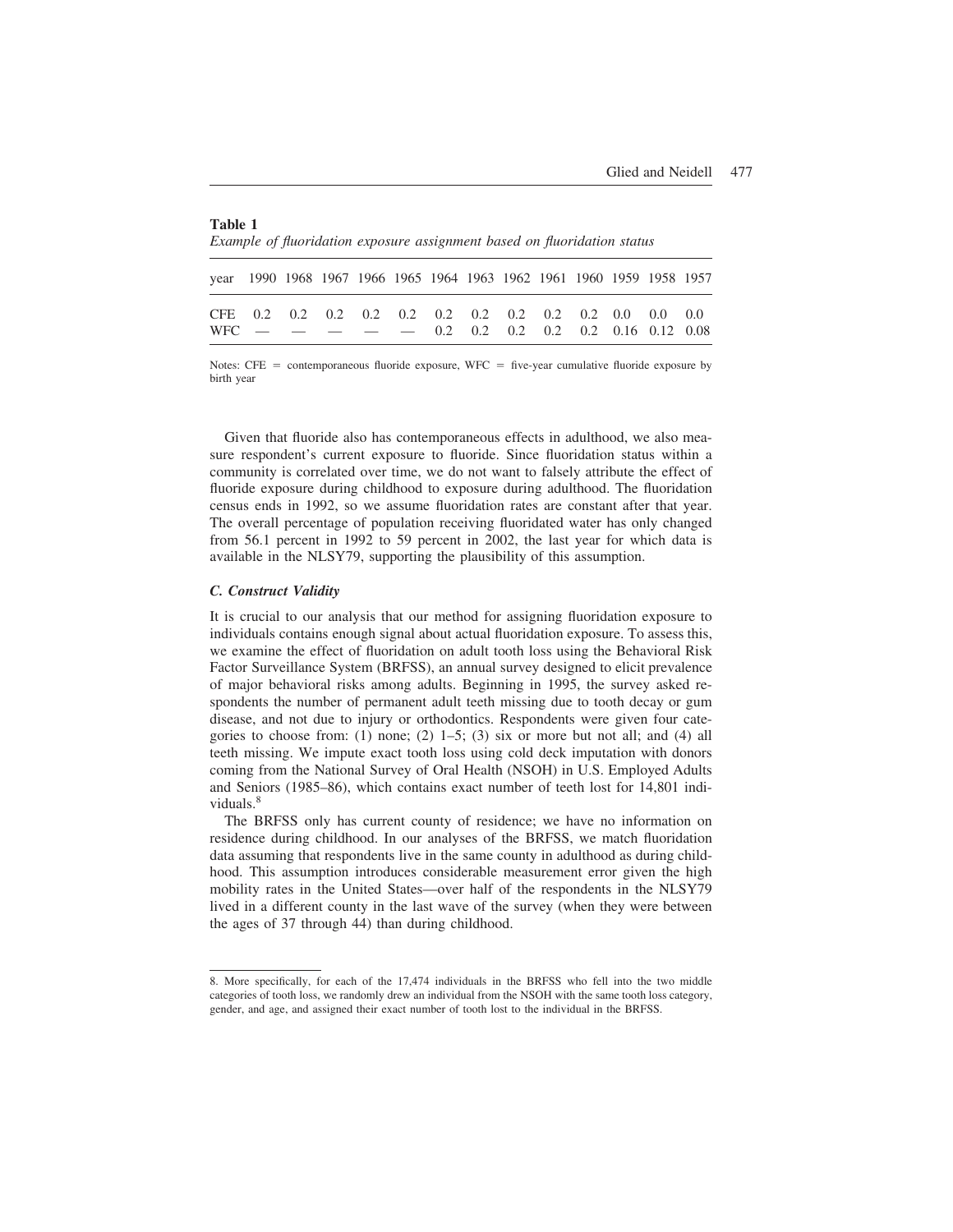Our estimates may differ from previous studies of the effect of fluoridation on oral health for at least three reasons. One, the measurement error by assuming zero mobility throughout life is likely to attenuate estimates if mobility is unrelated to fluoridation status, as we also demonstrate below. Two, since tooth loss is only one possible consequence of tooth decay (BRFSS does not collect other measures of oral health), any effects we find may understate the full impact of fluoridation on oral health. Three, most studies look at the effect of fluoridation exposure on tooth decay during childhood, so we are extending this research by looking at oral health during adulthood, which may make it more difficult to detect an effect.

Nonetheless, our results suggest that assigned fluoridation status has a strong relationship with tooth loss, consistent with the existing dental literature. The first panel of Table 2 provides estimates from a linear regression of tooth loss against childhood fluoridation exposure for individuals from the BRFSS in the same cohort as the NLSY79, with controls for individual and county level covariates and state and year dummy variables. The results indicate that water fluoridation significantly reduces tooth loss: changing from a non-fluoridated to fluoridated community results in roughly one-third of a tooth more in adulthood. These results are highly insensitive to numerous county level controls, supporting the exogeneity of CWF. These results also indicate that the effects of dental health via water fluoridation appear to persist into adulthood and that our measure of fluoridation exposure is valid.

Low SES individuals may be less able to respond to health shocks (such as decayed teeth) than high SES individuals, so water fluoridation should have a greater impact on tooth loss for low SES individuals. For example, the rate of annual, preventive dental care visits is considerably higher amongst higher SES individuals, so water fluoridation should have a smaller impact on higher SES individuals. The second panel of Table 2 supports this: the effect of water fluoridation on tooth loss is greater for blacks, who are, on average, of lower SES. Not only do blacks have a higher incidence of mean tooth loss (2.7 vs. 1.6), but the marginal impact of CWF rises from  $-0.3$  for whites to  $-1$  for blacks. Furthermore, although completed education could potentially be affected by tooth loss, we find a strong gradient in tooth loss by education. High school dropouts have a mean tooth loss of four and a marginal impact of fluoridation of  $-1$ , while the respective numbers for college graduates are 0.9 and 0.1.

In the second panel, we examine how fluoride affects whether an individual has lost 6 or more teeth, a more serious indication of tooth deficiency likely to be readily visible in the labor market. On average, 11 percent of blacks have lost six or more teeth, while only 6 percent of whites have. The marginal impact of fluoridation is five percentage points for blacks and one percentage point for whites. Similar patterns arise by education levels.

There results provide three implications for our analysis. (1) Our assignment of fluoride exposure, despite the likely measurement error, supports enough signal for detecting an impact of CWF on earnings. (2) Because the marginal effects of fluoridation are higher for lower SES individuals, any differences in the effect of CWF on earnings by SES could reflect both different labor market responses and different effects of CWF on oral health. (3) Even though our use of tooth loss captures only one aspect of oral health, a considerable degree of poor oral health exists in the population, especially for low SES individuals.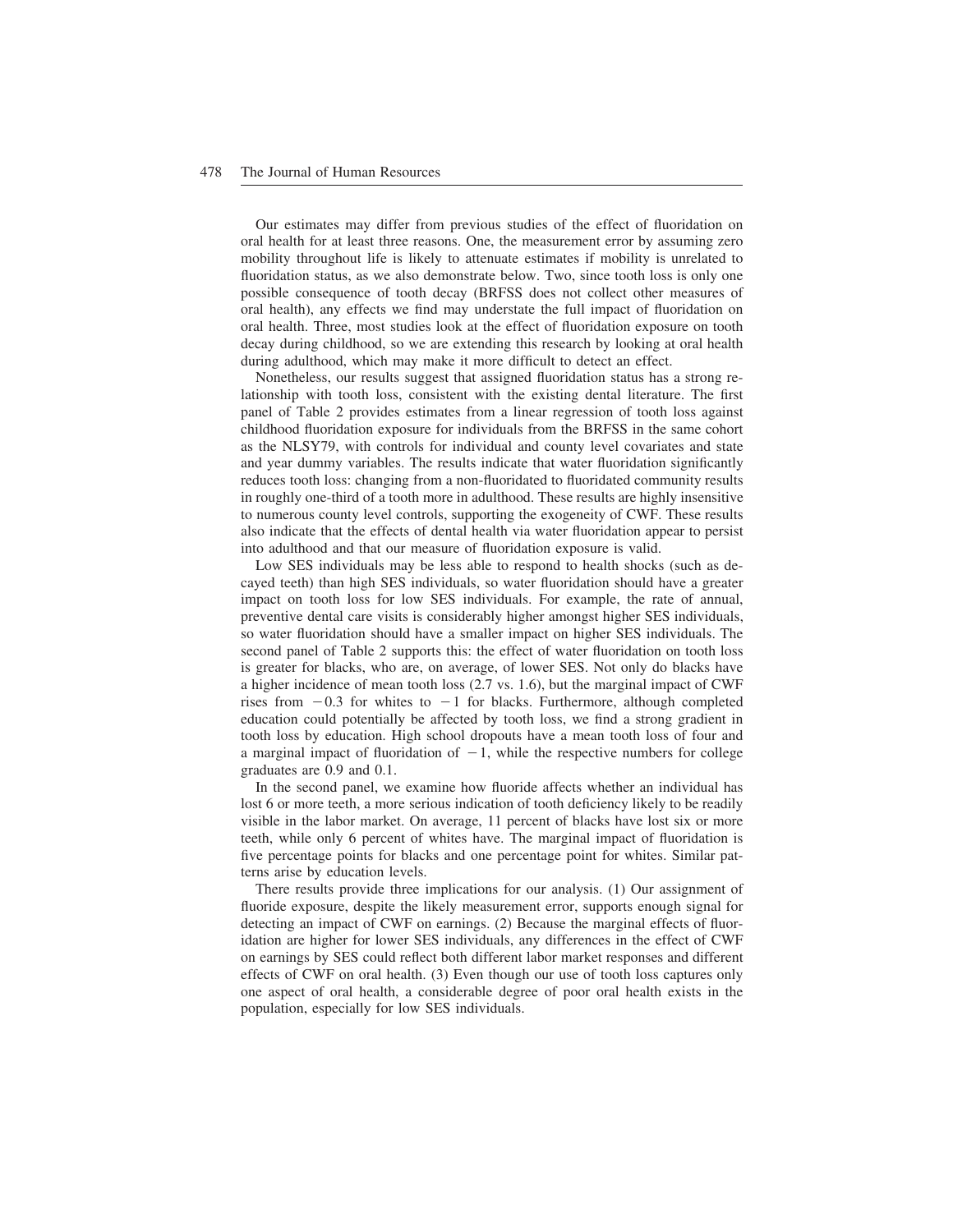#### **Table 2**

*Regression Results of Water Fluoridation on Number of Teeth Lost and* ≥6 Teeth *Lost in BRFSS using NLSY79 Cohort*

|                             | 1            | 2            | 3                    | $\overline{4}$ | 5               |
|-----------------------------|--------------|--------------|----------------------|----------------|-----------------|
| A. All                      |              |              |                      |                |                 |
| $y$ = number of teeth lost  | $-0.323$     | $-0.33$      | $-0.392$             | $-0.388$       | $-0.397$        |
|                             | $[0.106]$ ** | $[0.109]$ ** | $[0.108]$ **         | $[0.109]**$    | $[0.110]$ **    |
| <b>Observations</b>         | 44,562       | 44,562       | 44,562               | 44,562         | 44,562          |
| Individual level covariates | Y            | Y            | Y                    | Y              | Y               |
| 1960 demographic variables  | Y            | Y            | Y                    | Y              | Y               |
| 1960 investment variables   | N            | Y            | Y                    | Y              | Y               |
| 1970 demographic variables  | N            | N            | Y                    | Y              | Y               |
| 1970 investment variables   | N            | N            | N                    | Y              | Y               |
| 1974 health care variables  | N            | N            | N                    | N              | Y               |
| B. By race and education    | white        | black        | <b>HS</b><br>dropout | HS grad        | college<br>grad |
| $y =$ number of teeth lost  | $-0.349$     | $-0.977$     | $-0.981$             | $-0.581$       | 0.06            |
|                             | $[0.124]$ ** | $[0.284]$ ** | [0.584]              | $[0.140]$ **   | [0.085]         |
| Mean dependent variable     | 1.62         | 2.68         | 4.05                 | 1.96           | 0.86            |
| $y = \ge 6$ teeth lost      | $-0.013$     | $-0.051$     | $-0.034$             | $-0.029$       | 0.005           |
|                             | [0.007]      | $[0.018]**$  | [0.034]              | $[0.008]$ **   | [0.005]         |
| Mean dependent variable     | 0.06         | 0.11         | 0.20                 | 0.07           | 0.02            |
| <b>Observations</b>         | 34,674       | 4.130        | 3.176                | 26,287         | 15,099          |
| Individual level covariates | Y            | Y            | Y                    | Y              | Y               |
| 1960 demographic variables  | Y            | Y            | Y                    | Y              | Y               |
| 1960 investment variables   | Y            | Y            | Y                    | Y              | Y               |
| 1970 demographic variables  | Y            | Y            | Y                    | Y              | Y               |
| 1970 investment variables   | Y            | Y            | Y                    | Y              | Y               |
| 1974 health care variables  | Y            | Y            | Y                    | Y              | Y               |

Notes: \* significant at 5 percent; \*\* significant at 1 percent. Heteroskedasticity-consistent standard errors that adjust for clustering at the county level in brackets. Number of teeth lost imputed for those with 1 or more but not all lost, described in more detail in text. The unit of observation is individual. All regressions include state, cohort, and age dummies and fluoridation rate in current county of residence. Individual level controls include age, gender, race, and education. Demographic, investment, and health care variables listed in Appendix Table A1.

# **V. Methods**

# *A. Conceptual Framework*

We provide a simple behavioral model where workers sort into occupations and make investments in oral health, and both employers and consumers discriminate in the labor market. Labor market wages (*w*) in occupation *j* are determined by pro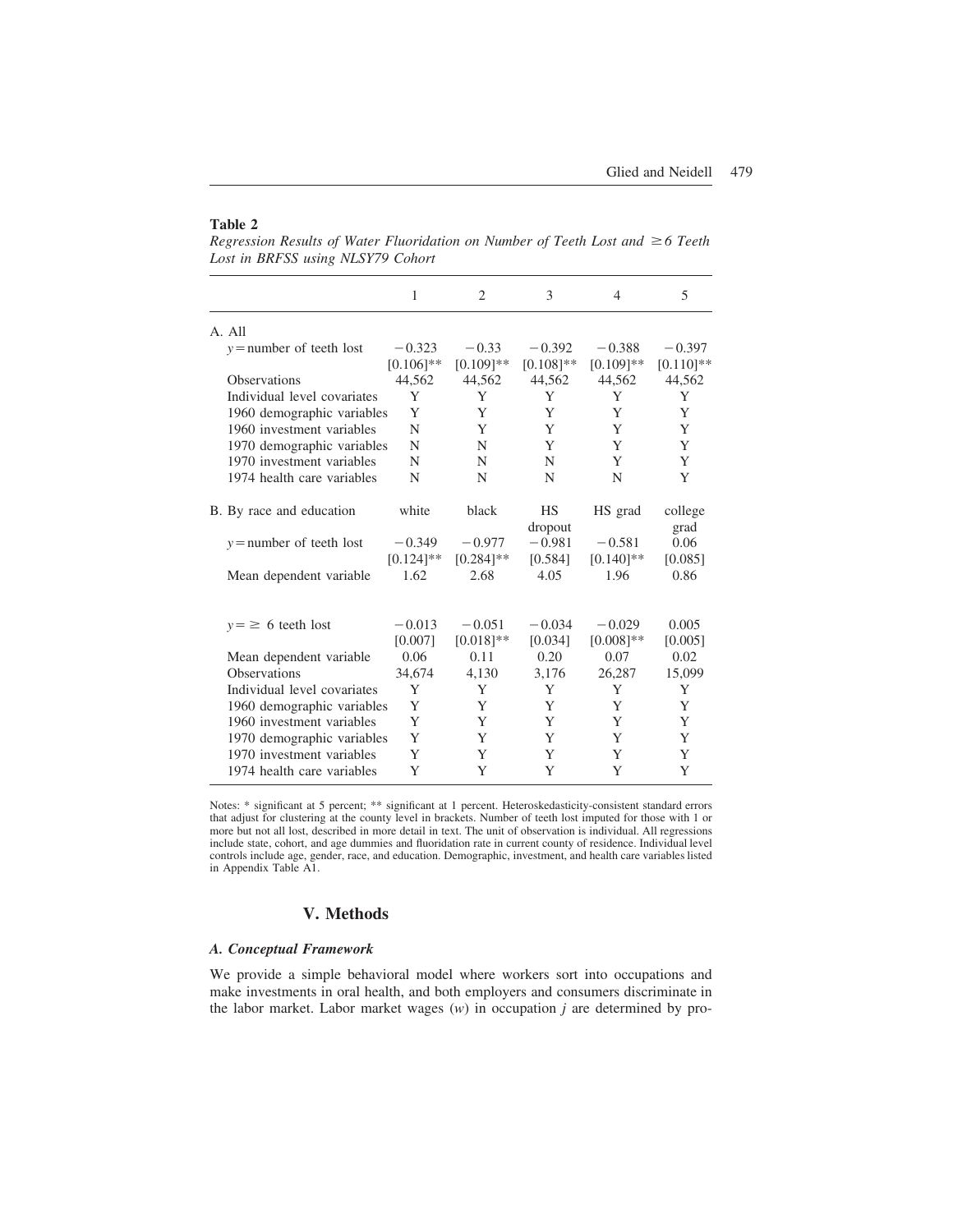ductivity (*qj* ), oral health (*oh*), and human capital (*hc*) of the worker. Human capital is affected by oral health, such as absenteeism and self-esteem, and other factors (*x*). Workers are paid wages according to:

$$
(1) \t w_j = f(oh, q_j(oh, hc, x)).
$$

Workers invest in oral health, which is affected by CWF and other inputs into dental care  $(d)$ , such as dentist visits.<sup>9</sup> Their ability to make investments in oral health depends on total income.

Oral health may affect earnings through several channels. Employers with a taste for more attractive workers offer them higher wages  $(\delta f/\delta oh > 0)$ . Consumers with a preference for more attractive workers results in higher output  $(\delta q/\delta o h > 0)$  and thus higher earnings. If better oral health makes workers more productive by increasing human capital, then oral health indirectly leads to higher wages ( $\delta q/\delta h c$ · *δhc/δoh* > 0). Based on earnings in each occupation, workers sort into occupations that provide the highest wage  $(w_j > w_{-j})$ .

If the beauty of a worker is judged relative to other workers in the same labor market, then there must be variation in beauty within a labor market in order for the equilibrium wage to have a beauty premium. This might attenuate the beauty premium from CWF, which is a community level treatment where all individuals within the community are equally treated. However, labor markets often consist of multiple communities, and, as Figure 2 demonstrates, there is considerable spatial variation in fluoridation rates within a small geographic area, which is expected to generate varying rates of oral health within a given labor market.<sup>10</sup>

Three empirical issues arise in estimating Equation 1. One, because CWF and *d* are substitutes into the production of oral health, workers without access to CWF purchase more *d*, implying unobserved compensatory behavior is likely in our analysis. For the time period studied, the primary source of compensatory behavior is through the use of dentists. We control for the number of dental practices per capita to account for the availability of dentists.

Two, if oral health is a normal good, then workers with higher wages purchase more of *d*, giving rise to a simultaneity bias. We address this concern by using an intervention in childhood so that temporal precedence is clearly established.

Three, the effect of oral health on earnings may vary across individuals, particularly by gender. Although Hamermesh and Biddle (1994) do not find statistically significant evidence of differential effects of beauty by gender, several studies find considerably larger impacts of obesity on earnings for women (see, for example, Averett and Korenman 1996 and Cawley 2004). Although the reasons for this difference are largely unknown, one hypothesis suggests men and women are held to different standards regarding physical appearance. For example, Wolf (1991) argues that women are judged against appearance standards set forth by the media while men are not, which may generate greater employer discrimination against less at-

<sup>9.</sup> See Blinder (1974) and Killingsworth (1977) for more detailed models of investing in oral health.

<sup>10.</sup> With varying rates of fluoridation, a beauty premium can arise in equilibrium under various market scenarios, such as imperfect competition, asymmetric information, job search costs, or portable preferences (Altonji and Blank 1999; Charles and Guryan 2008).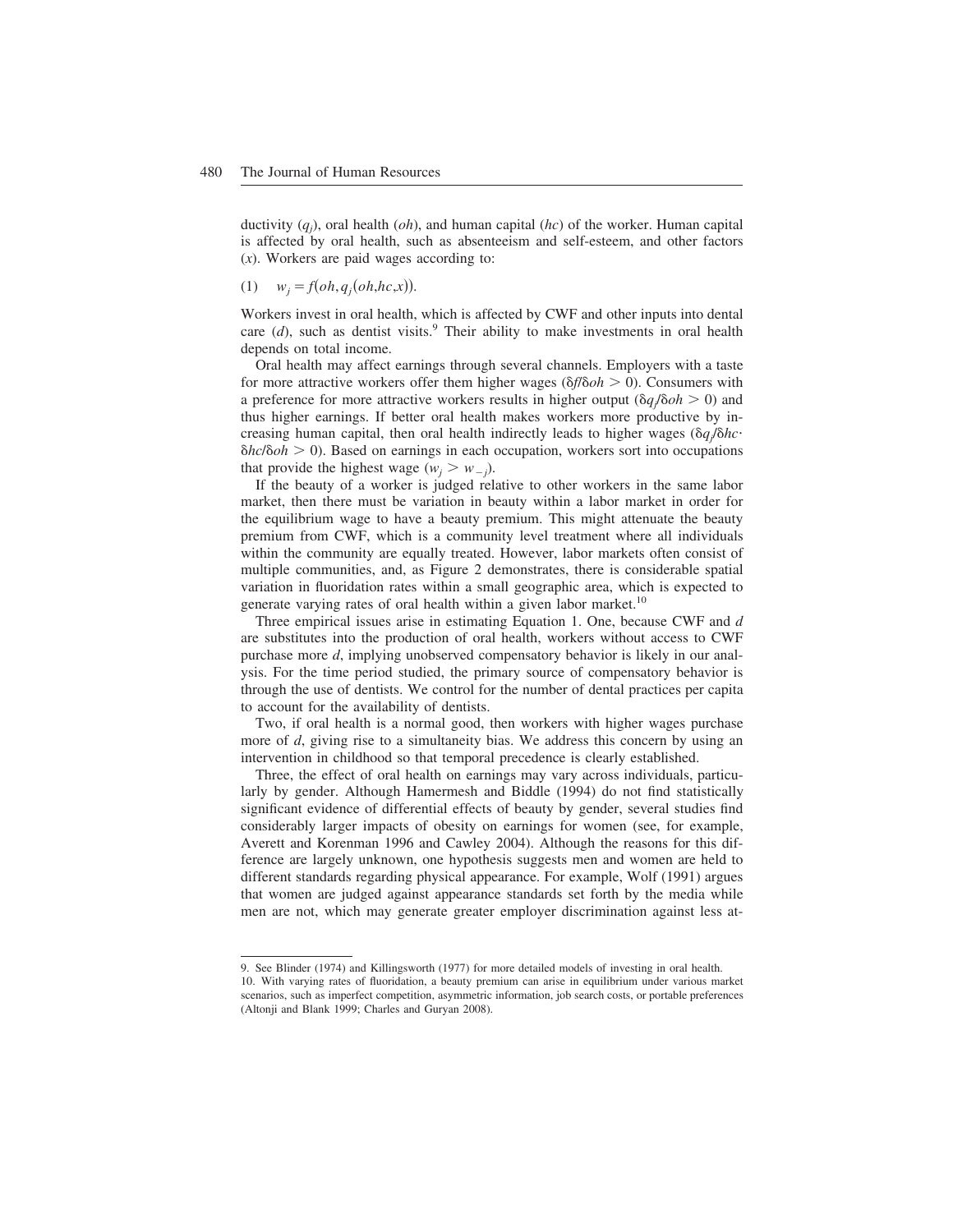tractive women. Different effects by gender may also arise because of selection into gender-traditional occupations where the importance of physical appearance varies. For example, men may be more likely to work in manufacturing industries with limited consumer interactions, while women may be more likely to enter service occupations where consumer interaction is the norm. If consumer discrimination is important, women may choose particular occupations depending on their subjective views of their own physical appearance.

#### *B. Structural Model*

We do not observe oral health in our data, so we estimate a reduced form relationship between earnings and childhood water fluoridation. To guide the interpretation and specification of our econometric model, we provide a basic structural model. First we relate oral health to earnings by removing the potential mechanisms from Equation 1:

(2) 
$$
y = \beta_1 oh + \beta_2 x + \varepsilon
$$

where *y* is the log of hourly earnings. Oral health is determined by:

(3) 
$$
oh = \alpha_1 wfc + \alpha_2 wfa + \alpha_3 d + \eta
$$

where *wf* indicates fluoride exposure during adulthood (*a*) and childhood (*c*) and *d* are substitutes for water fluoridation, namely the use of formal dental care through dentists.  $\alpha_1$  represents the effect of childhood exposure to water fluoridation on oral health.

Substituting Equation 3 into Equation 2 yields the following reduced form relationship:

(4) 
$$
y = \pi_1 w f c + \pi_2 w f a + \pi_3 d + \beta_2 x + \nu
$$

where  $\pi_1$  (=  $\beta_1 \cdot \alpha_1$  =  $\delta y/\delta oh \cdot \delta oh/\delta wf$ c) represents the reduced form effect of childhood water fluoridation on earnings. Since we exclude *wfc* from Equation 2 on the assumption that water fluoridation does not directly affect labor market outcomes, fluoridation only affects earnings indirectly through its impact on oral health. Since  $\alpha_1 > 0$ , if we find that  $\pi_1 > 0$ , this implies that better oral health leads to higher wages  $(\beta_1 > 0)$ .

Although we use the rich covariates available in the NLSY79 and merge numerous county level variables to capture *x* and *d*, it is unlikely that we can observe all covariates. We are particularly concerned about unobserved compensatory behavior because the demand for alternative dental services likely depends on CWF. For example, unfluoridated areas may have more dentists, which lowers the price of dental care and increases the use of CWF substitutes. To the extent that we do not adequately capture this, our estimate of  $\pi_1$  is  $\beta_1 \cdot (\alpha_1 + \delta d/\delta w f c \cdot \alpha_3) = \delta y/\delta o h \cdot$  $(\delta \rho h/\delta \omega f c + \delta \rho h/\delta d \cdot \delta d/\delta \omega f c)$ . Given that the correlation between  $\omega f c$  and *d* is likely to be negative, our estimates understate the effect of water fluoridation on wages.

We expect compensatory behavior to vary by SES if wealthier families are more likely to use substitute care. Data from the 1986–87 National Survey of Oral Health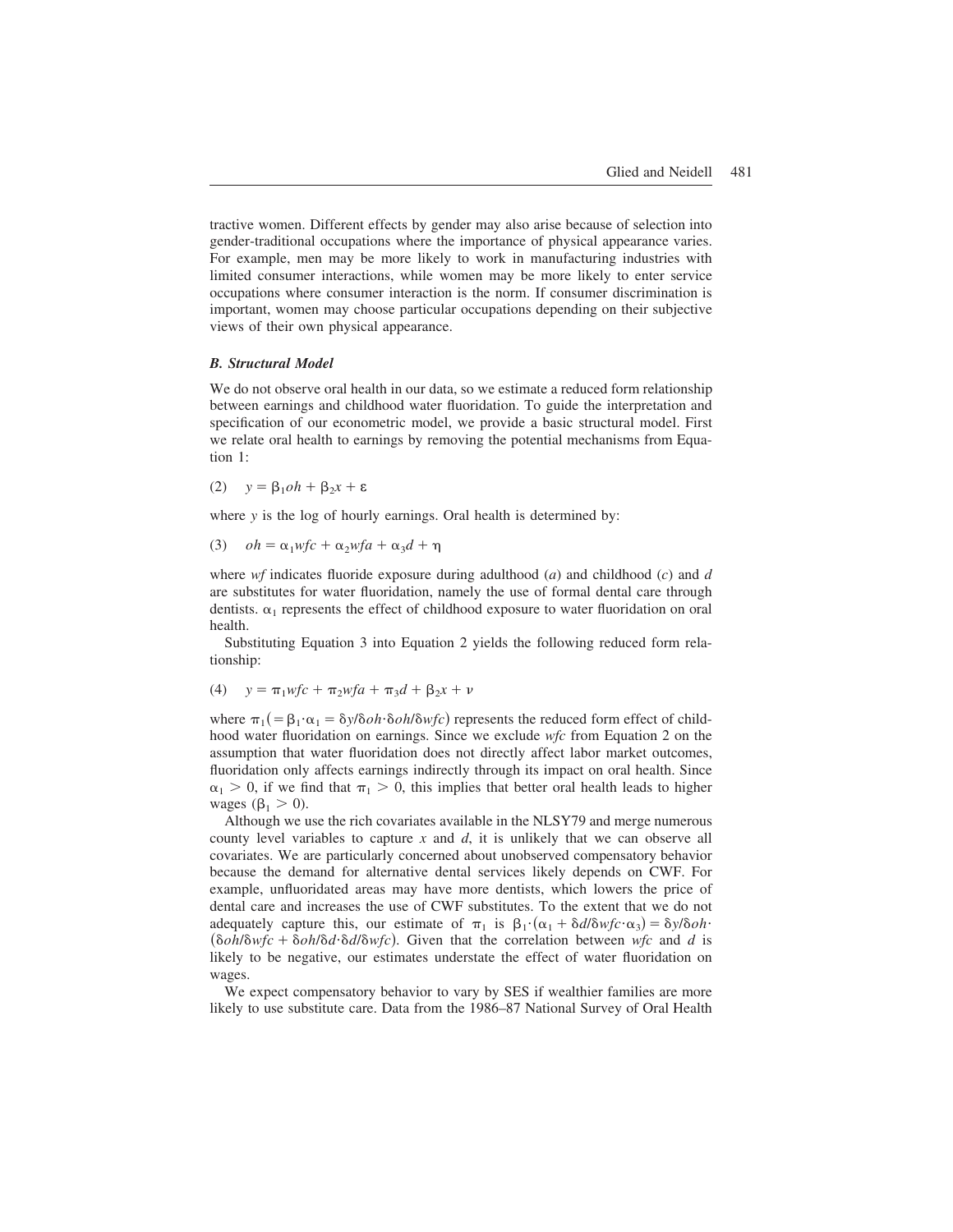in U.S. School Children indicate that 68 percent of white children residing in unfluoridated communities supplement their diets with fluoride tabs or drops, while fewer than 46 percent of blacks and Hispanics do. The percent of decayed teeth that are filled is also considerably higher for white children. Furthermore, Table 2 indicates that the effect of water fluoridation on tooth loss is greater for blacks and the less educated. Therefore, we expect  $\pi_1$  to be larger for low SES individuals, though we can not necessarily distinguish whether this is due to  $\alpha_1$  or  $\beta_1$ .

Since we find that  $\pi_1 > 0$ , we then explore the mechanisms by which oral health affects wages. To do this, we add potential mechanisms to Equation 4 to estimate:

(5) 
$$
y = \pi_1 wfc + \pi_2 wfa + \pi_3 d + \beta_2 x + \beta_3 occ + \beta_4 hc + \varepsilon.
$$

As we successively add *hc* and *occ* to our model, we attribute the degree to which  $\pi_1$  obtained from Equation 4 changes to that channel. For example, if adding *occ* to the regression lowers our estimate of  $\pi_1$  by 0.25  $\pi_1$ , this implies occupational sorting explains 25 percent of the effect of oral health on earnings.<sup>11</sup> In our model, employer (both taste-based and statistical) and consumer discrimination is the residual effect of  $\pi_1$  after adding all potential mechanisms.

#### *C. Empirical Model*

To determine the effect of water fluoridation on labor market outcomes, we estimate the following statistical model:

(6) 
$$
y_{ijtcs} = \pi_1 w f c_{jcs} + \pi_2 w f a_{tcs} + \pi_3 d_{jcs} + \beta_2 x_{ijcs} + \beta_3 x_{jcs} + \delta_s + \varphi_t + \sigma_j + \upsilon_{ijtcs}.
$$

 $y_{iicts}$  is the (log) hourly wage of individual *i* in cohort *j* at time *t*, who resided in county  $c$  of state  $s$  during childhood. For  $x_{ijcs}$  we use numerous individual level variables from the NLSY79. For  $d_{ics}$  and  $x_{ics}$ , we include county level demographics from the CCDB, BEA, and CBP, and assess the sensitivity of estimates to adding these controls. States with higher overall rates of fluoridation may have other generous programs that affect health and wages, so we include state fixed effects  $(\delta_s)$ to limit comparisons to counties within the same state.  $\varphi_t$  is a time fixed effect that nonparametrically controls for the lifecycle earnings profile.  $\sigma_j$  are birth cohort fixed effects to account for the increasing prevalence of water fluoridation over time.  $\nu$  is an error term that includes an individual specific effect (we observe individuals multiple times), a county of birth specific effects (fluoridation is assigned at the county level), and an idiosyncratic term. Given this structure of the error term, we cluster standard errors at the county of birth to allow for arbitrary heteroskedasticity

<sup>11.</sup> Since  $\pi_1 = \beta_1 \cdot \alpha_1$ , we must assume that  $\alpha_1$  does not vary as we include the potential mechanisms. Although we are unable to test this directly, CWF circumvents this issue because of its temporal precedence. For example, we do not expect the impact of childhood CWF to differentially affect oral health because of one's occupation.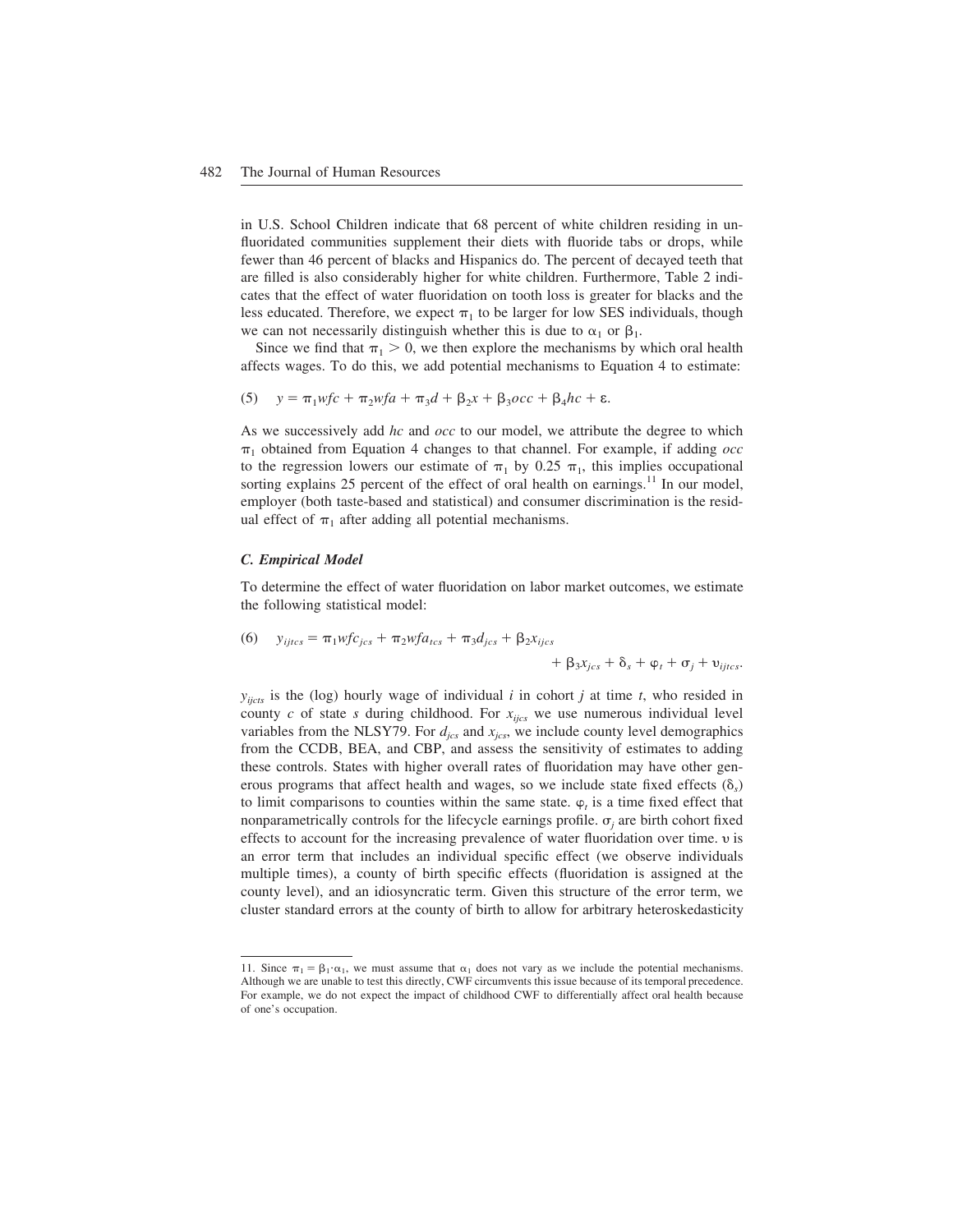and serial correlation within a county, which also accounts for clustering at the individual level because it is nested within the county effect.<sup>12</sup>

Our main test regards the parameter  $\pi_1$ . Given that *wfc* ranges from 0 to 1, we can interpret  $\pi_1$  as the effect on earnings from living in a fluoridated area relative to a non-fluoridated area. Although we cannot determine whether individuals residing in an area with fluoridated water necessarily consume that water, there were few alternatives to public drinking water during the period studied.<sup>13</sup> If, however, individuals consume water from neighboring counties, any spillover effects would dampen our estimate of  $\pi_1$ . If we find that  $\pi_1 > 0$ , this suggests that individuals with greater fluoride exposure earn higher wages. Given that water fluoridation improves oral health ( $\alpha_1 > 0$ ), this implies that better oral health leads to higher wages  $(\beta_1 > 0).$ 

## *D. Assessing Exogeneity of Water Fluoridation*

Although we argue above that exposure to CWF is exogenous, there are two potential sources of endogeneity we must address: (1) selection effects—counties that fluoridate differ from counties that do not; and (2) contemporaneous investments counties that fluoridate simultaneously expand other programs that may ultimately affect earnings.14

We present several pieces of evidence to more formally assess the exogeneity of water fluoridation. First, we examine several characteristics of the NLSY79 sample by CWF status by computing the mean of each covariate in five categories of percent fluoridated, shown in Appendix Table A2. There are no obvious differences between people with high and low fluoride exposure. For example, parental education moves up and down across the fluoridation categories. Of the 28 individual level variables, only two differences are statistically significant at conventional levels. Our fundamental identification assumption is that the unobservable factors affecting wages are uncorrelated with fluoridation status conditional on the included covariates. Although we can never directly test this assumption, these patterns are encouraging.

As a falsification test for the endogeneity of CWF, we assess whether water fluoridation affects two non-dental related health outcomes: height and AFQT scores. Water fluoridation is not believed to have a direct impact on height<sup>15</sup> or cognitive skills,  $16$  so finding an effect would suggest misspecification. If we find that individuals with higher CWF are taller or smarter, for example, this suggests these counties

<sup>12.</sup> We do not estimate model with county fixed effects because there is insufficient variation in cumulative exposure, though we explore models with MSA fixed effects.

<sup>13.</sup> Only recently can water filters remove fluoride from drinking water.

<sup>14.</sup> Compensatory behavior may impact our estimates but will not bias them, since it does not affect the exogeneity of fluoridation.

<sup>15.</sup> Water fluoridation may affect the ability to consume foods through tooth decay, but is unlikely to lead to stunting.

<sup>16.</sup> Two concerns with using AFQT as a falsification test are that (1) AFQT could be affected by water fluoridation if better oral health improves human capital through reduced absenteeism or better ability to focus in the classroom and (2) some evidence suggests a relationship with cognition and excessive intake of fluoride (Xiang et al. 2003), though this study was an event study using two villages in China, so valid statistical inference is compromised.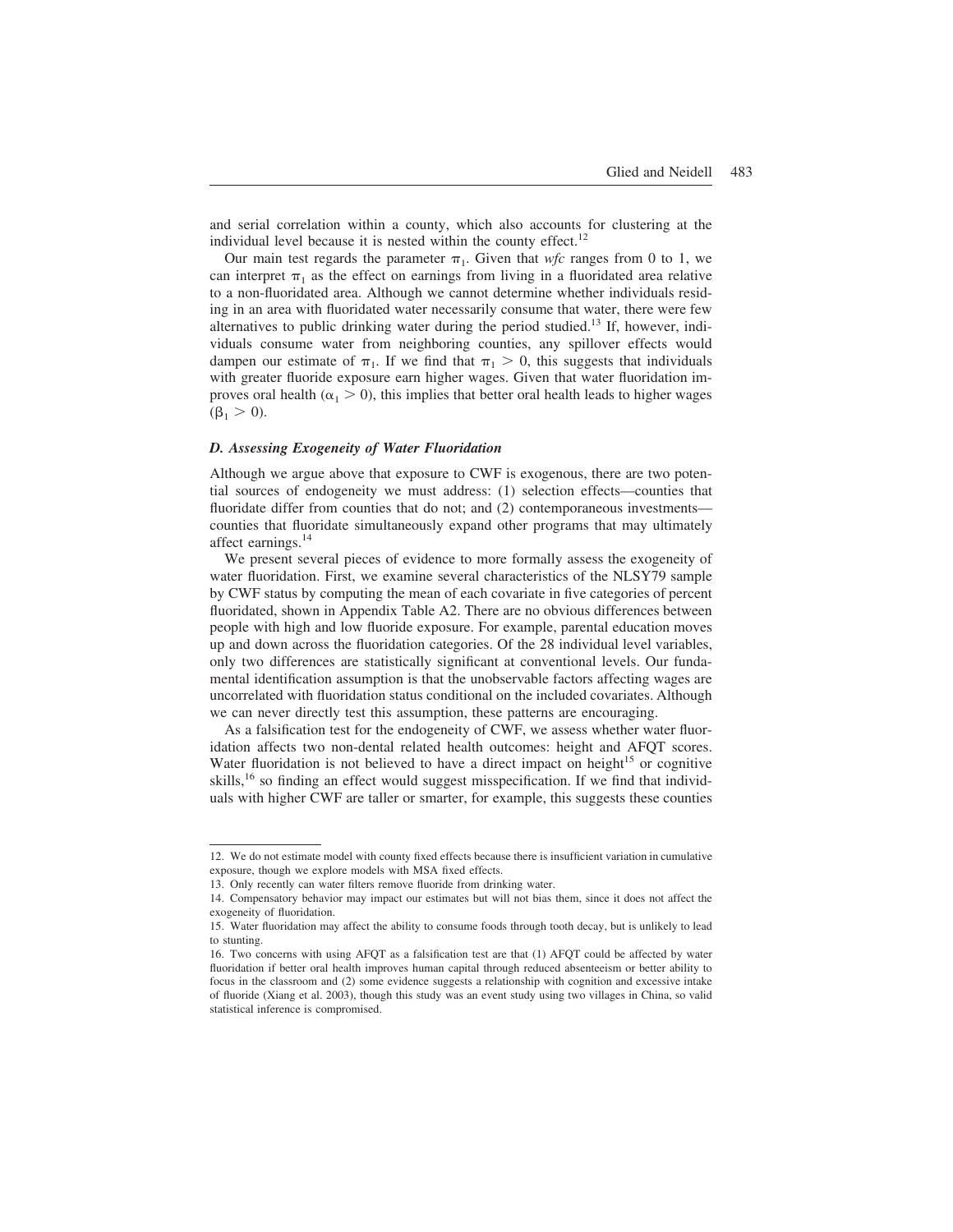also provided additional unobserved investments that affect adult earnings. The results overall and by gender are shown in Table 3. Unlike our wage regressions, we use only one measure of height and AFQT—that obtained in the 1981 interview when respondents were between the ages of 16 and 23—so we estimate Equation 6 but exclude the time fixed effects  $(\varphi_t)$ . In all of our regressions we do not find statistically significant estimates of CWF on height or AFQT. Our estimates are generally smaller than the standard errors, are small in magnitude, and follow no consistent pattern in sign.

As a second falsification test, we assess whether families sort into neighborhoods based on CWF status. Parents who move to neighborhoods with CWF may be higher human capital investing parents, and we may not observe all of these investments. In the second panel of Table 3, we present results from separate regressions of occupation and education of the parents of the NLSY79 respondents on fluoridation status. We do not find evidence that parents with more education or in higher ranked occupations are more likely to reside in a fluoridated area. These results support that any measurement error in fluoridation exposure is likely to be classical, and also support our assumption of the exogeneity of water fluoridation.

## **VI. Results**

#### *A. Main Results*

Table 4 shows our main results, in which we assign fluoride status based on county of residence at birth and measure fluoride exposure as the average over the first five years, the point at which the front four teeth develop. In a model that includes only variables from 1960 CCDB as measures of county level influences, we find a positive but statistically insignificant effect of CWF on earnings of 2.3 percent for all individuals. In the second column we add county level variables designed to capture contemporaneous investments, and our estimates rise minimally to 2.4 percent. In the third column, we add 1970 CCDB variables, and estimates are again comparable at 2.5 percent. When we add 1970 investment variables in Column 4, our estimates are also similar at 2.2 percent. In the last column, when we add county level data on dental and medical care availability, our estimates are again unaffected. The robustness of these estimates to the numerous county level controls underscores the strength of our empirical strategy, though we cannot reject the null hypothesis that CWF has no effect on earnings for the full population.

We next assess whether gender differences exist by estimating regressions stratified by gender. For males, shown in Panel B, we find smaller effects indistinguishable from zero in all specifications. For women, however, we find larger, statistically significant effects, suggesting exposure to fluoridation during childhood increases earnings by 4.5 percent. This pattern points to potentially important labor market differences by gender, which we explore below.

The fact that we document an effect of CWF for women and not for men is consistent with our claim that CWF is exogenous. If, for example, communities that fluoridate their drinking water contemporaneously provide additional public investments in children, then in order to invalidate our research design these investments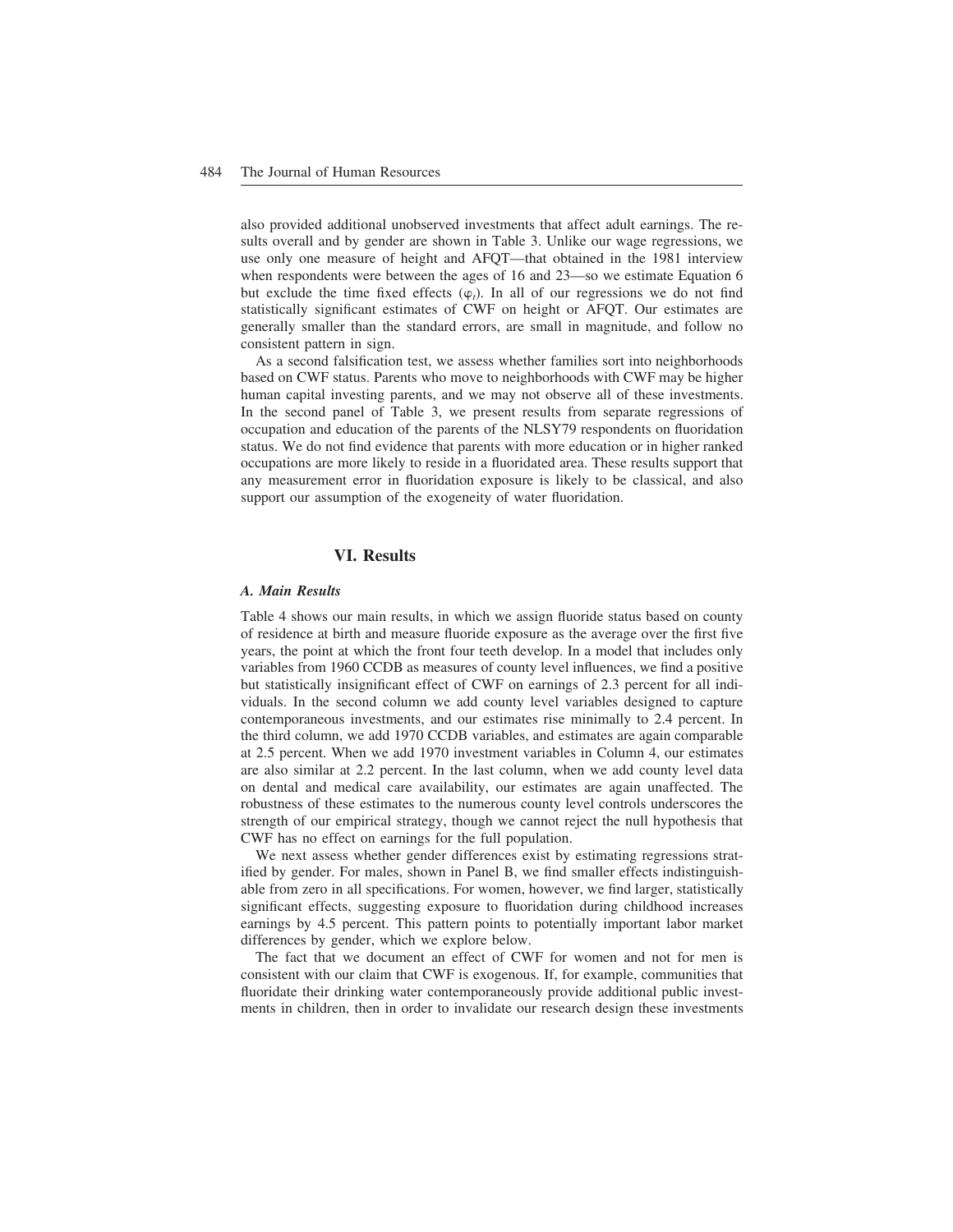#### **Table 3**

*Falsification Tests for Exogeneity of Water Fluoridation*

|                          | 1<br>All | $\overline{2}$<br>Male | 3<br>Female |  |
|--------------------------|----------|------------------------|-------------|--|
| A. Omitted variable test |          |                        |             |  |
| $y = A$ FQT              | $-0.494$ | 0.024                  | $-1.187$    |  |
|                          | [0.797]  | [1.203]                | [1.146]     |  |
| <b>Observations</b>      | 7,011    | 3,475                  | 3,536       |  |
| $y = height$             | $-0.053$ | 0.037                  | $-0.157$    |  |
|                          | [0.122]  | [0.178]                | [0.163]     |  |
| <b>Observations</b>      | 7,303    | 3,649                  | 3,654       |  |
| B. Sorting test          |          |                        |             |  |
| $y =$ parent's education | 0.046    | 0.107                  | 0.014       |  |
|                          | [0.114]  | [0.153]                | [0.152]     |  |
| <b>Observations</b>      | 7,099    | 3,537                  | 3,562       |  |
| $y =$ Duncan SEI         | 1.231    | 0.676                  | 1.477       |  |
|                          | [1.035]  | [1.474]                | [1.385]     |  |
| <b>Observations</b>      | 6,504    | 3,257                  | 3,247       |  |

Notes: \* significant at 5 percent; \*\* significant at 1 percent. See notes to Table 2. Results are based on specification with individual and county level covariates. The unit of observation is the individual.

must only have had an effect on women's earnings and not men's earnings, which we find largely implausible.

Table 5 shows further sensitivity analyses. Column 1 repeats results from our preferred specification. The next column allows earnings profiles within states to vary over time by interacting birth cohort, year, and state dummies, but this has virtually no effect on the estimates, though it decreases precision.

As another specification test, we limit our analysis to only counties that eventually fluoridated as of 1970, the last year the youngest respondents in the NLSY79 were age five, to eliminate the concern that counties that never fluoridate systematically differ from counties that do. This model exploits the timing of CWF adoption by comparing only counties that fluoridate, but do so at different times. The results, shown in Column 3, are also virtually unchanged.

In Column 4, we eliminate all individuals born in the 10 counties with greater than 1 million people as of 1960 to assess the influence of outliers.<sup>17</sup> It is possible that results are driven by, say, New York, Los Angeles, Houston, and Chicago,

<sup>17.</sup> Counties with more than one million people in 1960 are Allegheny, Penn.; Cook, Ill.; Cuyahoga, Oh; Erie, N.Y.; Harris, Tex; Los Angeles, Calif; Middlesex, Mass.; Milwaukee, Wis.; Nassau, N.Y.; and Wayne, Mich.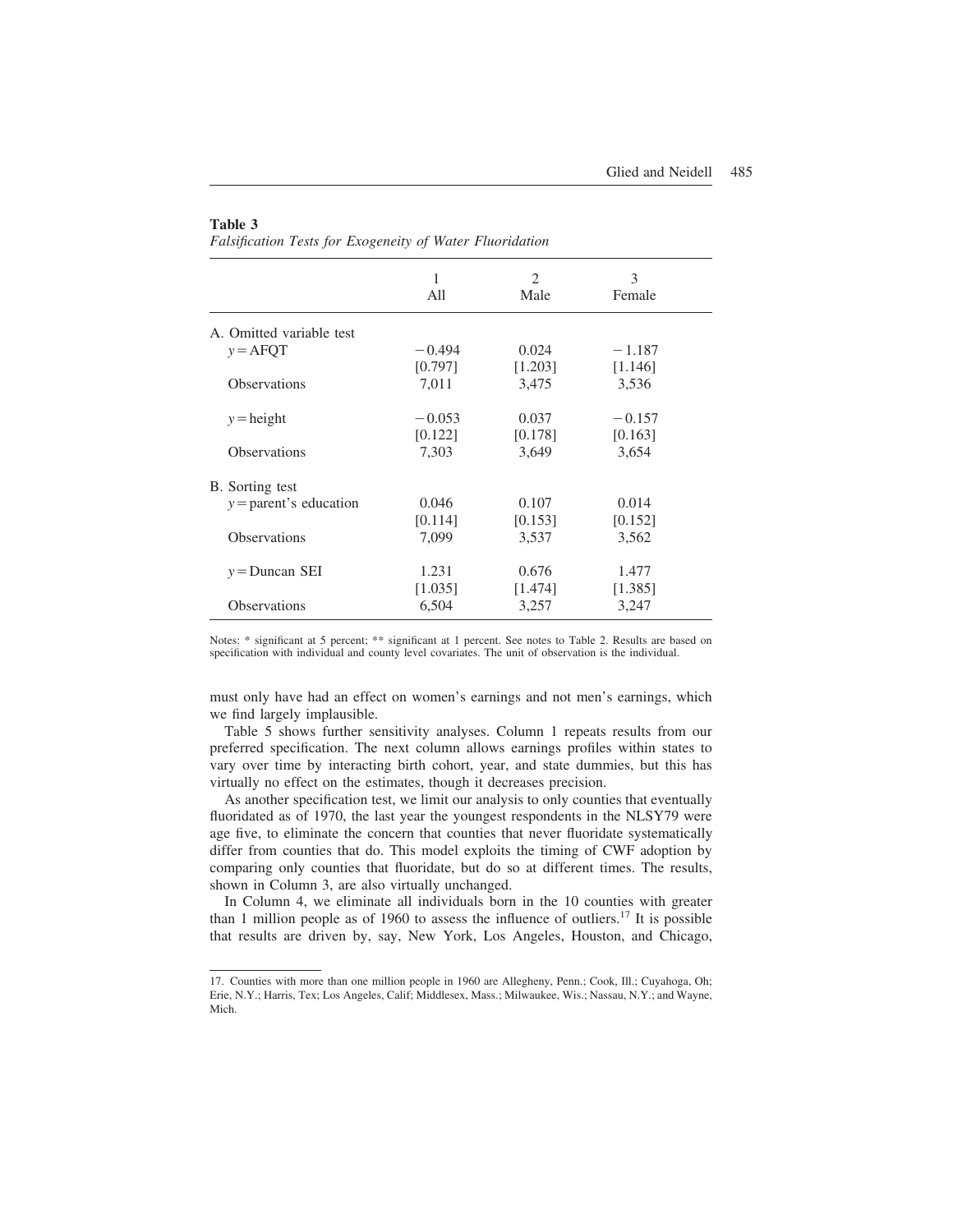#### **Table 4**

*Regression Results of Water Fluoridation on Log Hourly Earnings*

|                             | 1           | $\mathfrak{D}$ | 3           | 4           | 5           |
|-----------------------------|-------------|----------------|-------------|-------------|-------------|
| A. All                      |             |                |             |             |             |
| Fluoridation rate           | 0.023       | 0.024          | 0.025       | 0.022       | 0.023       |
| $N = 72,395$                | [0.015]     | [0.015]        | [0.015]     | [0.015]     | [0.015]     |
| B. Male                     |             |                |             |             |             |
| Fluoridation rate           | $-0.004$    | $-0.005$       | 0.000       | $-0.006$    | $-0.004$    |
| $N = 37,098$                | [0.021]     | [0.021]        | [0.020]     | [0.020]     | [0.020]     |
| C. Female                   |             |                |             |             |             |
| Fluoridation rate           | 0.046       | 0.048          | 0.044       | 0.044       | 0.045       |
| $N = 35,297$                | $[0.020]$ * | $[0.020]$ *    | $[0.020]$ * | $[0.020]$ * | $[0.020]$ * |
| Individual level covariates | Y           | Y              | Y           | Y           | Y           |
| 1960 demographic variables  | Y           | Y              | Y           | Y           | Y           |
| 1960 investment variables   | N           | Y              | Y           | Y           | Y           |
| 1970 demographic variables  | N           | N              | Y           | Y           | Y           |
| 1970 investment variables   | N           | N              | N           | Y           | Y           |
| 1974 health care variables  | N           | N              | N           | N           | Y           |

Notes: \* significant at 5 percent; \*\* significant at 1 percent. Heteroskedasticity-consistent standard errors that adjust for clustering at the county level in brackets. The unit of observation is individual-year. All regressions include state, cohort, age dummies, and fluoridation rate in current county of residence. Individual level controls listed in Appendix Table A2. Demographic, investment, and health care variables listed in Appendix Table A1.

where labor markets may differ from the rest of the county. Results, however, are again unaffected.

In Column 5, we estimate models with MSA fixed effects to exploit the variation in fluoridation exposure within geographically close areas and limit our comparisons to individuals residing in a large labor market. The results for all individuals are now slightly larger, though the effect for females is unaffected.

In Columns 6 and 7 of Table 5, we examine the sensitivity of our results to alternate measures of fluoride exposure. First, we use CWF exposure through age 14. The front four adult teeth are in place by the time an individual reaches age five, and all adult teeth are in by age 12. If the front four teeth are most important for physical appearance, then additional exposure to fluoride after age five will have a minimal impact. Our estimates confirm this, as the coefficient on exposure during the first 14 years is relatively unchanged from the coefficient on exposure during the first five years. Second, we estimate models for the sample that did not move between birth and age 14. These estimates are also quite comparable to the baseline results, suggesting measurement error is not a major empirical concern in our analysis, although we recognize that the lack of a change in coefficients could be due to important changes in the sample.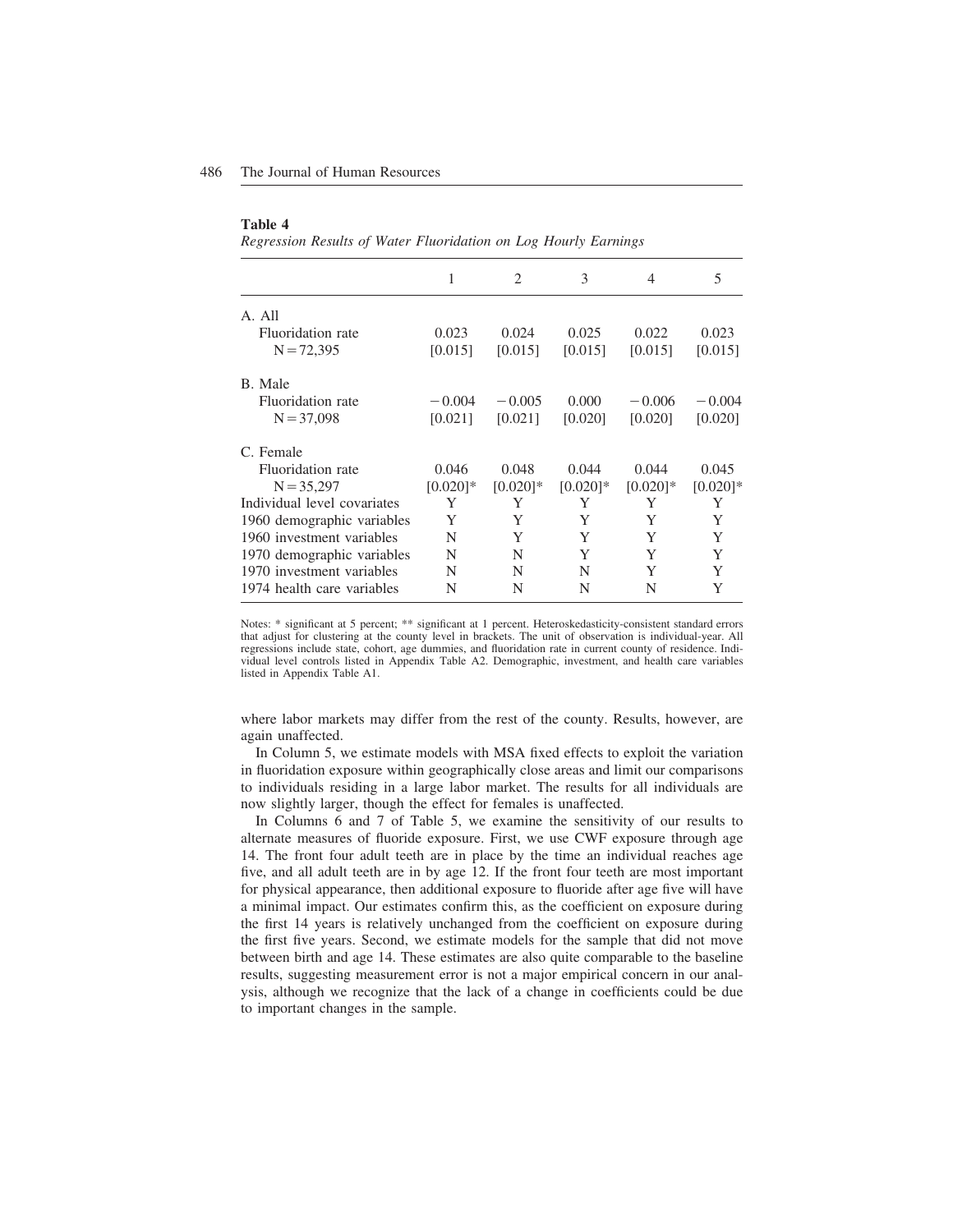|                                |                       | $\mathbf 2$                      | $\mathfrak{g}$                               | 4                                                          | $\sqrt{ }$                                                | ७                                                       |                                                          | $\infty$                                                |
|--------------------------------|-----------------------|----------------------------------|----------------------------------------------|------------------------------------------------------------|-----------------------------------------------------------|---------------------------------------------------------|----------------------------------------------------------|---------------------------------------------------------|
|                                | Base                  | Cohort-State<br>Dummies<br>Time- | WF 1970 $>$<br>0                             | Population<br>Million<br>$\frac{1}{\sqrt{2}}$              | MSA Fixed<br>Effect                                       | Through<br>Age $14$<br>WF                               | County At<br>County of Birth $\,=\,$<br>Age 14           | Employment<br><b>Status</b>                             |
| Fluoridation rate<br>A. All    | [0.015]<br>0.023      | $\frac{0.012}{[0.025]}$          | $\begin{array}{c} 0.03 \\ 0.018 \end{array}$ | $\begin{bmatrix} 0.021 \\ 0.017 \end{bmatrix}$             | $\begin{array}{c} 0.035 \\ 10.016 \end{array}$<br>57,482  | $\begin{array}{c} 0.013 \\ 0.017 \end{array}$<br>72,395 | $\begin{array}{c} 0.026 \\ 10.021 \end{array}$<br>46,649 | $\begin{array}{c} 0.010 \\ 0.006 \\ 75,490 \end{array}$ |
| Observations                   | 72,395                | 72,395                           | 55,839                                       | 60,593                                                     |                                                           |                                                         |                                                          |                                                         |
| Fluoridation rate<br>B. Male   | $-0.004$              | $-0.02$                          | $\frac{0.01}{[0.025]}$                       |                                                            |                                                           |                                                         | $-0.001$                                                 |                                                         |
| Observations                   | $[0.020]$<br>37,098   | 37,098<br>[0.027]                | 28,337                                       | $\begin{array}{c} -0.012 \\ [0.023] \\ 31,058 \end{array}$ | $\begin{array}{c} 0.023 \\ 0.024 ] \\ 29,417 \end{array}$ | $-0.018$<br>[0.022]<br>37,098                           | $[0.030]$<br>24,024                                      | $\begin{array}{c} 0.004 \\ 0.008 \\ 38.816 \end{array}$ |
| Fluoridation rate<br>C. Female | 0.045                 | 0.044                            | 0.041                                        | 0.046                                                      | 0.047                                                     | 0.048                                                   | 0.035                                                    |                                                         |
| Observations                   | $[0.020]$ *<br>35,297 | $[0.030]$<br>35,297              | $[0.026]$<br>27,502                          | $[0.023]$ *<br>29,535                                      | $[0.021]$ *<br>28,065                                     | $[0.023]$ *<br>35,297                                   | $[0.032]$<br>22,625                                      | $\begin{array}{c} 0.012 \\ 0.009 \\ 36,674 \end{array}$ |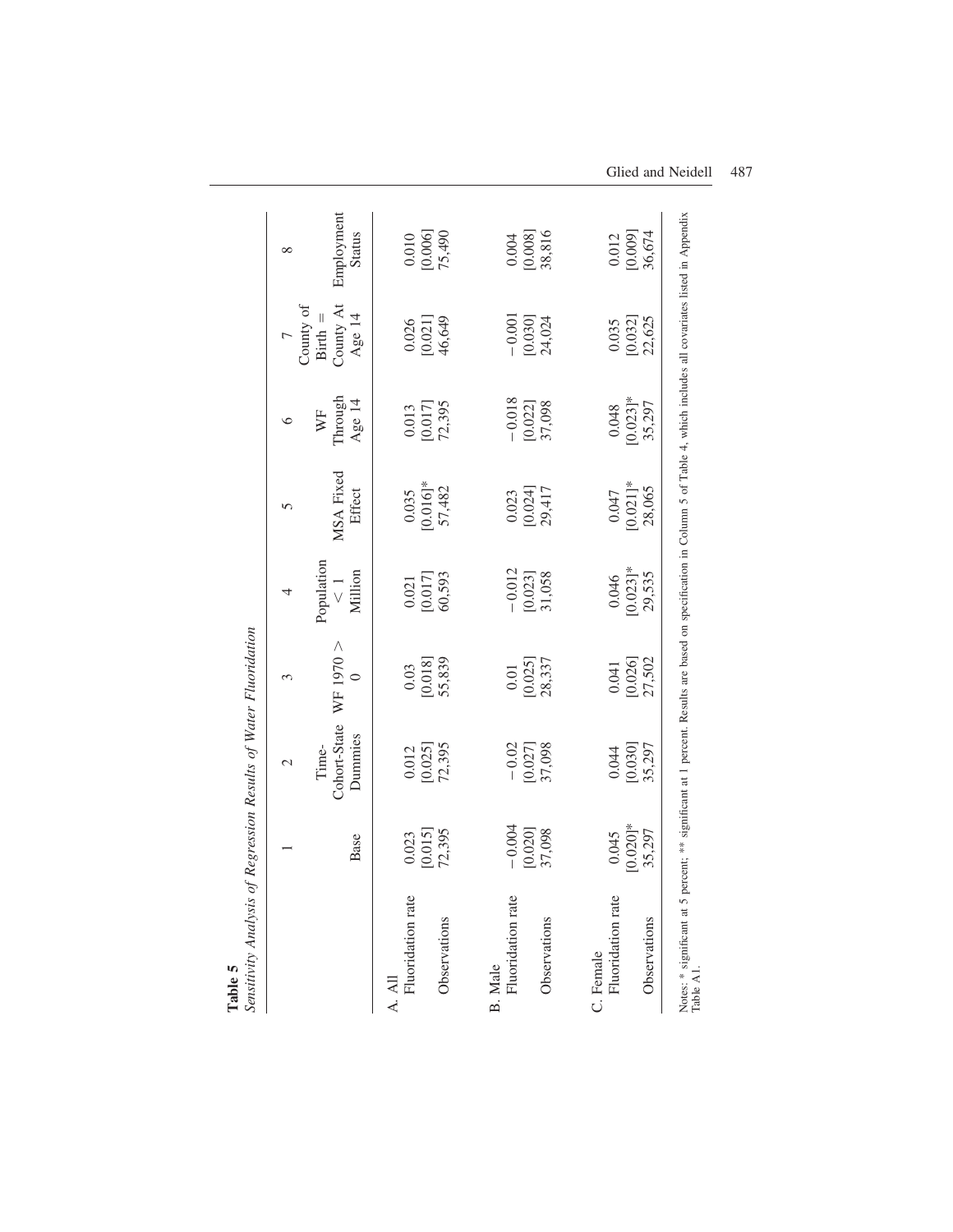The results thus far examined the impact on labor market earnings, but oral health may affect one's ability to secure employment.<sup>18</sup> Column 8 presents results with employment status as the dependent variable. Although results are imprecise, they generally support our results thus far: CWF has a larger effect on employment status for women than men. Furthermore, when we add employment status to our earnings regression (not shown), the effect of CWF is slightly smaller, which is consistent with oral health affecting the probability of being employed.<sup>19</sup>

In sum, the results from Tables 4 and 5 suggest that fluoride exposure in childhood has a robust, statistically significant effect on hourly earnings of women, while the effect for men is much smaller and statistically insignificant. This pattern by gender is consistent with previous evidence on obesity and earnings. The lack of sensitivity of our estimates to numerous county level variables, various non-parametric trends, and alternative fluoridation exposure assignment strengthens our claim that we uncover a causal effect of fluoridation on earnings.

## *B. Effects by SES*

The results in Table 2 suggest that the effects of fluoride exposure on tooth loss might be concentrated among those of lower SES, which is consistent with less compensatory behavior for lower income individuals. We next examine whether the effects of fluoride exposure vary by SES, recognizing we cannot distinguish whether any difference by SES is due to differential effects of water fluoridation on oral health or differential effects of oral health on earnings. In assessing differences by SES, we must use a measure of childhood SES not confounded by fluoridation exposure, so we use the child's *parent's* occupation as a measure of childhood SES.

In Table 6, we divide the sample into thirds based on respondents whose parents had low, medium, and high occupational status based on the Duncan Socioeconomic Index when respondents were 14. The results suggest that, for men, the effects are never large and do not follow any consistent pattern. For women, however, the effects of fluoride exposure on adult earnings are largely concentrated among those with parents of low status occupations. We find a statistically significant estimate of 12 percent for the lowest SES group, and statistically insignificant estimates of around 4 percent for the two higher SES groups. The effects for the lowest SES group are large in magnitude: the effect from fluoride exposure roughly translates into a return of nearly \$1/hour.<sup>20</sup>

## *C. Exploring Mechanisms*

Table 7 presents our baseline results first, followed by results that include potential mechanisms associated with occupational sorting and productivity. Assuming we adequately control for these channels, any residual effect of  $\pi_1$  after controlling for

<sup>18.</sup> Although the focus of this paper is on labor markets, we also explored the effect of CWF on marriage markets, but found little evidence of an effect.

<sup>19.</sup> Since recorded earnings reflect wages from current or most recent job, a currently unemployed person may have a lower wage because of inflation.

<sup>20.</sup> Average hourly earnings in \$1998 in the NLSY79 for women from the low SES category is roughly \$11.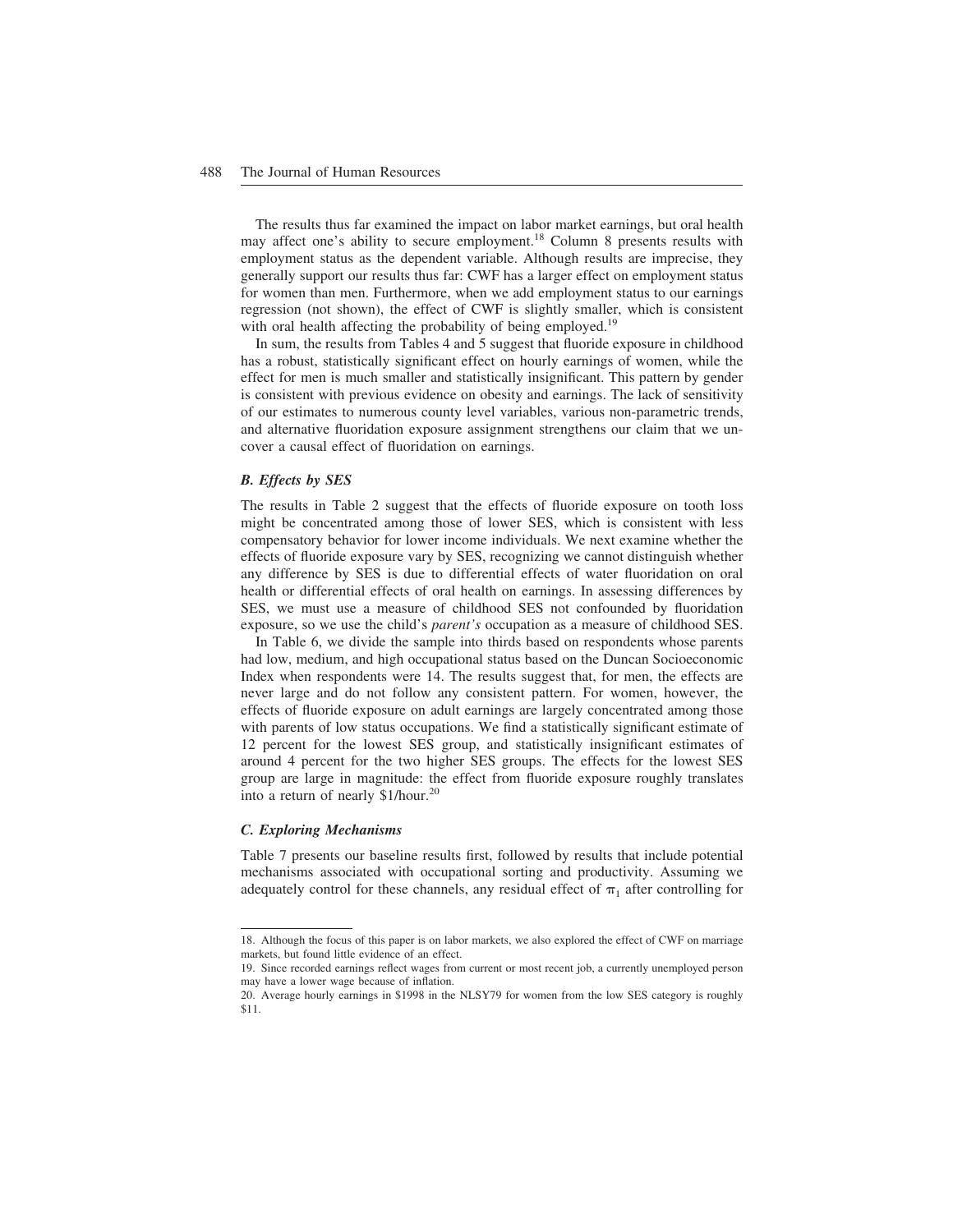#### **Table 6**

|                     | Low occupation | $\mathfrak{D}_{\mathfrak{p}}$<br>Middle occupation | 3<br>High occupation |
|---------------------|----------------|----------------------------------------------------|----------------------|
|                     |                |                                                    |                      |
| A. All              |                |                                                    |                      |
| Fluoridation rate   | 0.053          | $-0.001$                                           | 0.023                |
|                     | $[0.027]$ *    | [0.024]                                            | [0.027]              |
| <b>Observations</b> | 20,828         | 24,144                                             | 27,423               |
| B. Male             |                |                                                    |                      |
| Fluoridation rate   | $-0.042$       | $-0.041$                                           | 0.007                |
|                     | [0.037]        | [0.038]                                            | [0.034]              |
| <b>Observations</b> | 10,735         | 12,843                                             | 13,520               |
| C. Female           |                |                                                    |                      |
| Fluoridation rate   | 0.121          | 0.031                                              | 0.037                |
|                     | $[0.041]$ **   | [0.030]                                            | [0.033]              |
| Observations        | 10,093         | 11,301                                             | 13,903               |

*Regression Results of Water Fluoridation on Log Hourly Earnings by Socioeconomic Status*

Notes: \* significant at 5 percent; \*\* significant at 1 percent. Results are based on specification in Column 5 of Table 4, which includes all covariates listed in Appendix Table A1.

these variables reflects employer and consumer discrimination. We then provide a crude test for exploring consumer and employer discrimination, described below.

First, we assess the role of occupational sorting by including a full set of threedigit occupation dummies (based on the 1980 census of occupations). If physical appearance affects occupational choice, then controlling for occupation will dampen the estimate of CWF. Adding occupational dummies, shown in Column 2, reduces the coefficient on CWF by only 6 percent, suggesting occupational sorting does not appear to be an important channel.

Second, we explore productivity as a possible channel. In Column 3 we include a self-reported measure of health limitations in the amount or kind of work, which is updated in every survey wave, as a measure of health.<sup>21</sup> Although this measure of health does not specifically identify oral health limitations, it has a statistically significant association with earnings. The effect of CWF is, however, unaffected by this variable. In Column 4 we include scores on the Rosenberg Self-Esteem (RSE) Scale, obtained in 1980 and 1987, and Center for Epidemiological Studies Depression (CESD) Scale, obtained in 1992 and 1994, as measures of non-cognitive performance. After imputing each score to preserve sample size, we separately average RSE and CESD scores for each individual to create one measure per individual. Our

<sup>21.</sup> This is the most detailed question about general health available for all respondents in the NLSY79.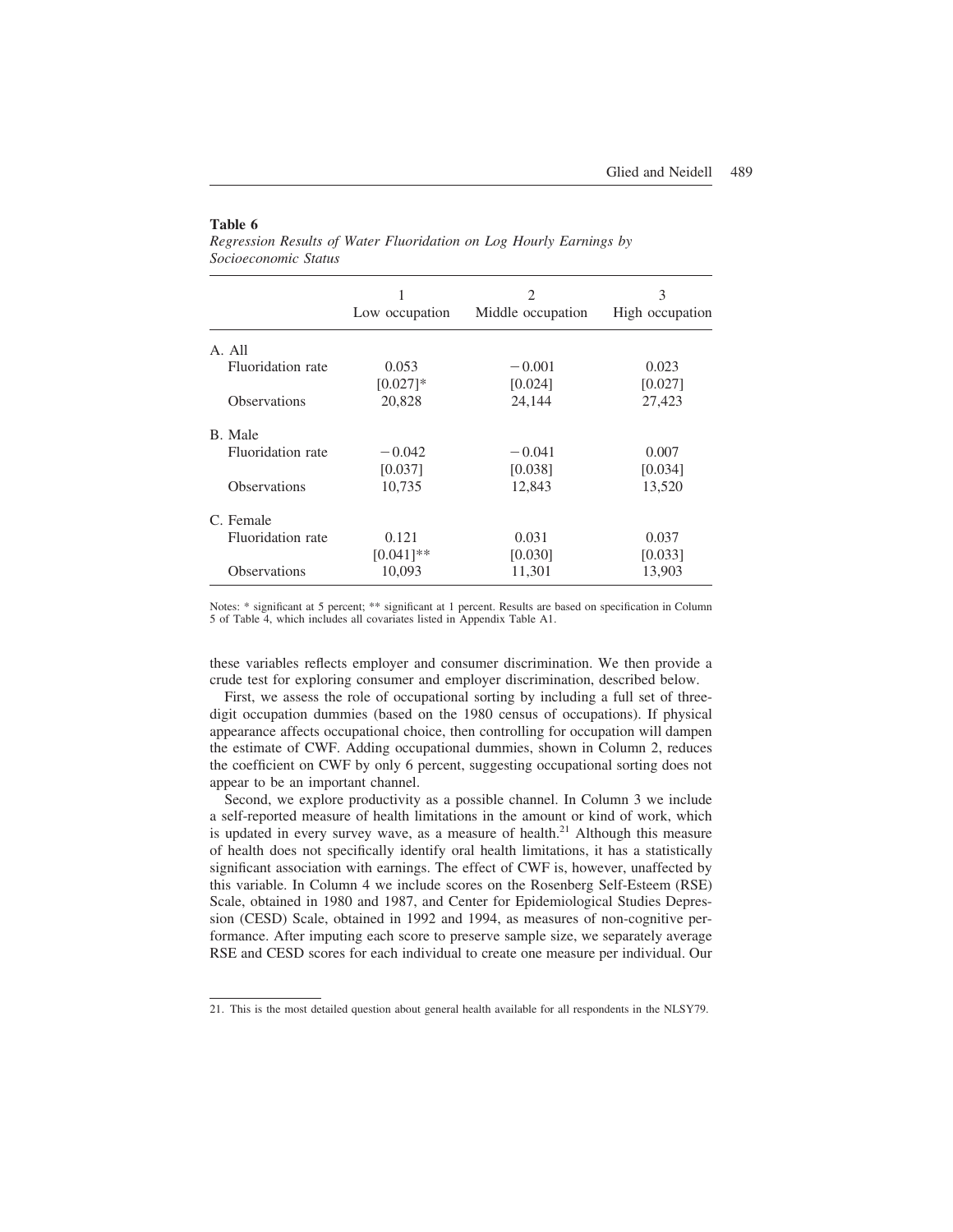#### **Table 7**

*Exploring Channels of Relationship between Water Fluoridation and Earnings*

|                             | $\mathbf{1}$ | $\overline{2}$ | 3                                       | 4                                       | 5                                       |
|-----------------------------|--------------|----------------|-----------------------------------------|-----------------------------------------|-----------------------------------------|
| A. All                      |              |                |                                         |                                         |                                         |
| Fluoridation rate           | 0.023        | 0.022          | 0.022                                   | 0.023                                   | 0.022                                   |
| Health limitation           | [0.015]      | [0.017]        | [0.015]<br>$-0.157$<br>$[0.016]$ **     | [0.015]                                 | [0.016]<br>$-0.123$<br>$[0.016]$ **     |
| Rosenberg self-esteem scale |              |                |                                         | 0.013                                   | 0.01                                    |
| CESD scale                  |              |                |                                         | $[0.001]*$<br>$-0.004$<br>$[0.001]*$    | $[0.001]*$<br>$-0.003$<br>$[0.000]$ **  |
| Observations                | 72,395       | 72,395         | 72,395                                  | 72,395                                  | 72,395                                  |
| B. Male                     |              |                |                                         |                                         |                                         |
| Fluoridation rate           | $-0.004$     | 0.000          | $-0.006$                                | $-0.006$                                | 0.003                                   |
| Health limitation           | [0.020]      | [0.021]        | [0.020]<br>$-0.185$<br>$[0.024]$ **     | [0.020]                                 | [0.019]<br>$-0.137$<br>$[0.019]**$      |
| Rosenberg self-esteem scale |              |                |                                         | 0.013                                   | 0.01                                    |
| <b>CESD</b> scale           |              |                |                                         | $[0.002]$ **<br>$-0.006$<br>$[0.001]**$ | $[0.001]**$<br>$-0.004$<br>$[0.001]$ ** |
| Observations                | 37,098       | 37,098         | 37,098                                  | 37,098                                  | 37,098                                  |
| C. Female                   |              |                |                                         |                                         |                                         |
| Fluoridation rate           | 0.045        | 0.042          | 0.045                                   | 0.046                                   | 0.042                                   |
| Health limitation           | $[0.020]$ *  | $[0.020]$ *    | $[0.020]$ *<br>$-0.132$<br>$[0.021]$ ** | $[0.020]$ *                             | $[0.019]*$<br>$-0.108$<br>$[0.017]**$   |
| Rosenberg self-esteem scale |              |                |                                         | 0.015                                   | 0.01                                    |
| CESD scale                  |              |                |                                         | $[0.002]$ **<br>$-0.003$<br>$[0.001]**$ | $[0.001]*$<br>$-0.003$<br>$[0.000]$ **  |
| Observations                | 35,297       | 35,297         | 35,297                                  | 35,297                                  | 35,297                                  |
| Occupation dummies          | N            | Y              | N                                       | N                                       | Y                                       |

Notes: \* significant at 5 percent; \*\* significant at 1 percent. Results are based on specification in Column 5 of Table 4, which includes all covariates listed in Appendix Table A1.

results suggest that although measures of self-esteem and depression are significantly associated with earnings, they do not impact our CWF estimate. Although the health and non-cognitive variables are imperfect measures, the differential wage premium by gender that persists after accounting for occupation furthers our ability to rule out productivity as a potential channel; it seems unlikely that health or non-cognitive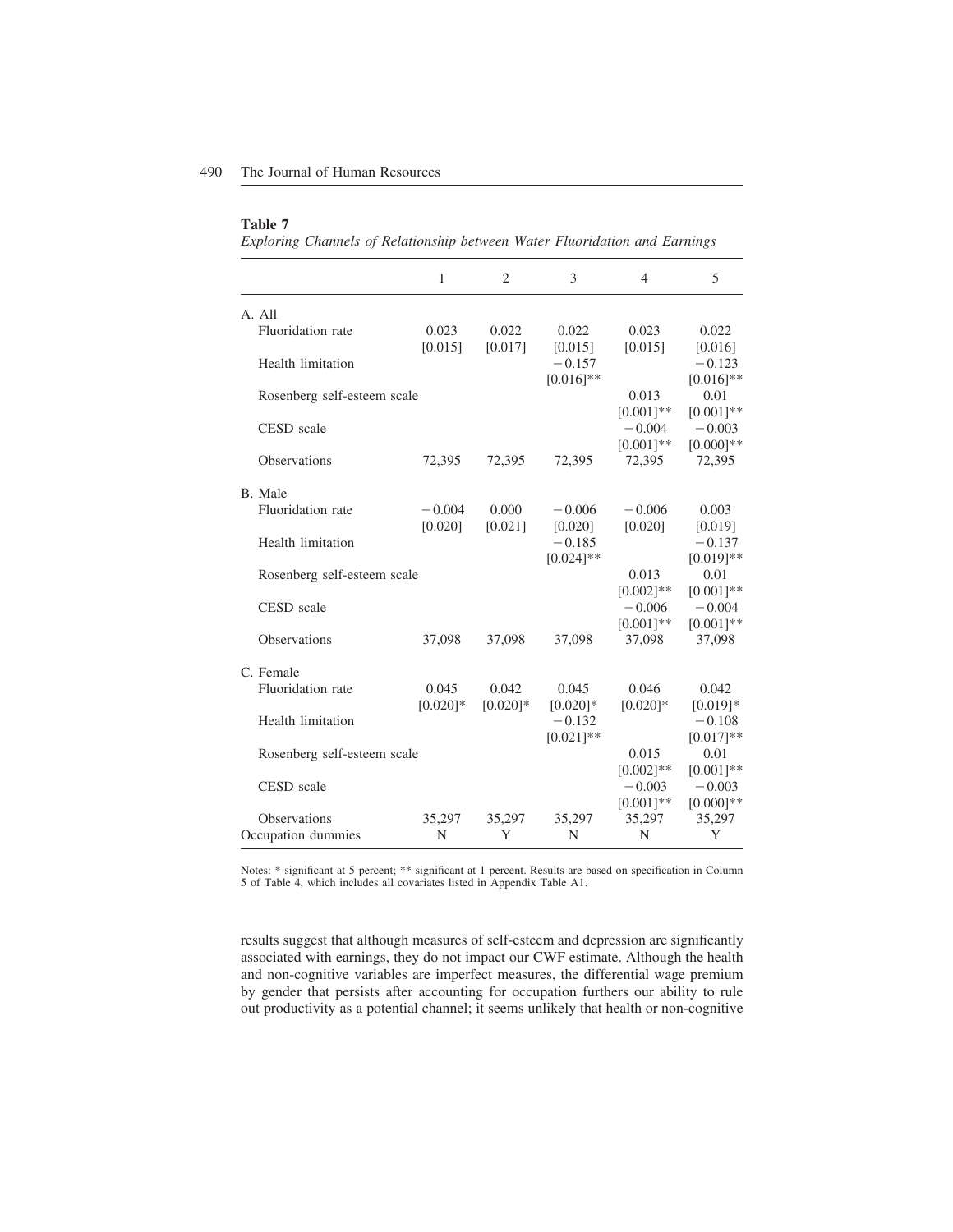skills can explain differential effects of oral health on earnings by gender. Thus, productivity does not appear to be a channel whereby oral health affects earnings.

The difference by gender also enables us to rule out statistical discrimination; if employers use teeth as a signal of past investments, it seems implausible that within the same occupation these signals are used differentially depending on the employee's gender.

In the final column, we show that adding all mechanisms simultaneously has little impact on our estimates. Based on these results, we conclude that oral health affects earnings primarily through consumer and taste-based employer discrimination. Our estimates are consistent with the hypothesis that women are more greatly affected by consumer or employer discrimination, rather than differentially selecting into occupations based on their physical appearance.

We perform a crude test to separate consumer from employer discrimination by estimating the wage premium separately for those employed in the manufacturing sector (occupation codes 100–392) and service sector (occupation codes 761–892). Our hypothesis is that if consumer discrimination exists, then employees in the service industry, where there are frequent interactions with customers, should see a higher wage premium than those in the manufacturing industry.<sup>22</sup> Our results, while imprecise because of the small sample of workers in the service industry (2,311), lend support to consumer discrimination as a potential mechanism. The coefficient on CWF of 0.081 (with a standard error of 0.055) for women is larger than the overall impact of 0.045 and the impact in the manufacturing sector of 0.027. While these results are far from conclusive, they point towards consumer discrimination as a potentially important channel through which oral health impacts earnings.

#### *D. The Labor Market Returns to Teeth*

Although our primary goal in exploring the effect of CWF on tooth loss using the BRFSS was to assess the construct validity of our water fluoridation variable, we can also combine our estimates from the BRFSS and the NLSY79 to estimate the labor market returns to teeth for women. This is akin to split-sample instrumental variables, where the results from Table 3 are the first stage estimates of  $\alpha_1$  from Equation 3 and the results from Table 4 are the reduced form estimates of  $\pi_1$  from Equation 4, so  $\pi_1/\alpha_1 = \beta_1$ , the labor market returns to teeth. Since water fluoridation affects tooth decay, of which tooth loss is one possible outcome, our estimate of  $\alpha_1$ understates the true first stage, so the estimate of  $\beta_1$  overstates the impact of tooth loss on wages.

We also adjust the BRFSS estimate to reflect the measurement error that occurs from using county of residence in adulthood rather than childhood. We assess the magnitude of this measurement error by reestimating our NLSY79 models but treating current county of residence as county of residence in childhood. The ratio of our baseline estimates to this estimate from the NLSY79 (3.46) gives a measurement

<sup>22.</sup> Individuals in professions with consumer interactions despite poor oral health may have other highly valued characteristics by consumers, such as persuasiveness or friendliness.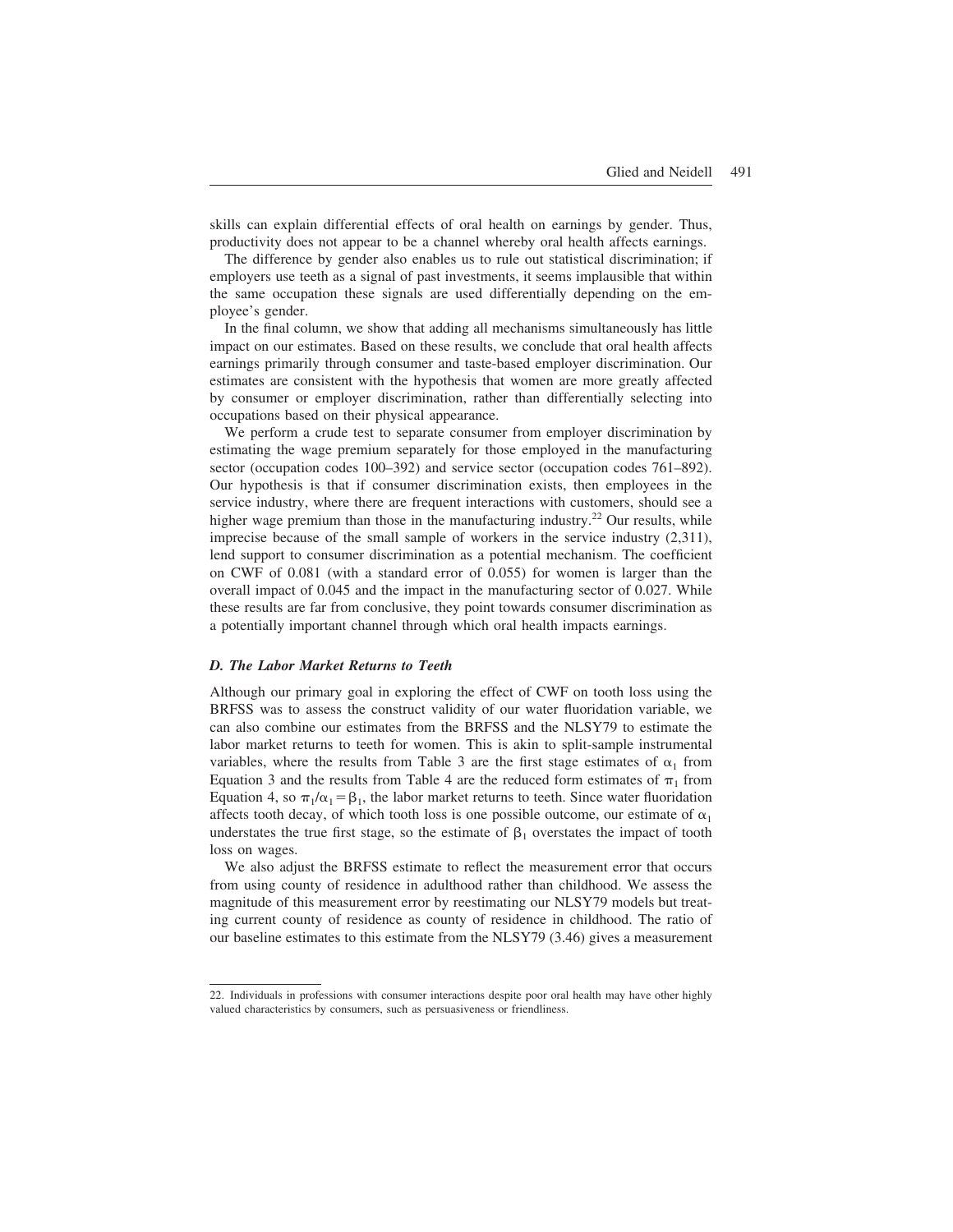error adjustment factor that we assign to  $\alpha_1$ , making the effect of CWF on tooth loss  $-1.374$  (instead of  $-0.397$ ).<sup>23</sup>

The results indicate the labor market value of the marginal tooth for women is 3.3 percent of hourly earnings. For an urban-residing woman earning \$11/hour and working full time, this amounts to nearly \$720 per year. To put this in context, the cost of a commercial dental implant ranges from \$1,250 to \$3,000.<sup>24</sup> As these results suggest, for some populations the magnitude of the labor market costs of missing teeth may exceed the costs of remedial intervention after a short period of time. This suggests some individuals with missing teeth may be making (privately) suboptimal decisions, so public policy interventions might take the form of improving information or reducing liquidity constraints.

#### **VII. Conclusion**

In this study, we examine the impact of poor oral health on labor market outcomes. We exploit the quasi-random timing of the adoption of community water fluoridation to identify the impact of fluoridation exposure during childhood on earnings as adults. Our results indicate that access to water fluoridation during childhood increases earnings by roughly 2 percent overall, with a larger effect for women supporting the "Beauty Myth" argument that women are held to different standards regarding physical appearance than men. Furthermore, the effects are largest for individuals from low SES families. All results are remarkably robust to alternative specifications, including controls for various trends and numerous community level variables. Our evidence generally supports consumer and possibly employer discrimination as the main channels through which oral health affects earnings.

The effects of community water fluoridation for the populations we study may not necessarily generalize to communities fluoridating today for at least two reasons. First, the advent of other products designed to reduce tooth decay, such as fluoridated toothpaste and dietary fluoride drops, has made substitute technologies more affordable. Second, spillover effects from water fluoridation have greatly increased. For example, fluoridated water is now used in most crops grown with irrigated water and in the production of milk and soft drinks, so many individuals are exposed regardless of local water fluoridation status (Leverett 1982). Consistent with this is evidence that the effectiveness of community water fluoridation has dropped from 50–60 percent in the 1940s to 15–20 percent today.

<sup>23.</sup> More formally, under classical measurement error,  $\pi_1 = \lambda \cdot \pi_1^*$ , where  $\pi_1$  is the estimated effect of CWF on earnings using county of birth to assign childhood CWF (the true measure of CWF),  $\pi_1^*$  is the estimated effect of CWF on earnings using current county to assign childhood CWF, and  $\lambda$  is the ratio of the variance of the true measure of CWF to the variance of the true measure of CWF plus the variance of any measurement error. Therefore,  $\lambda = \pi_1/\pi_1^* = 3.46$ . We only have an estimate of  $\alpha_1^*$ , so we assume measurement error from assuming current county is county of birth is the same in the NLSY79 and BRFSS (of which we have no reason to believe otherwise), and use  $\lambda$  to scale our estimate of  $\alpha_1^*$  to obtain an estimate of  $\alpha_1$  ( =  $\lambda \cdot \alpha_1^*$ ).

<sup>24.</sup> See http://www.aboutcosmeticdentistry.com/procedures/dental\_implants/cost.html.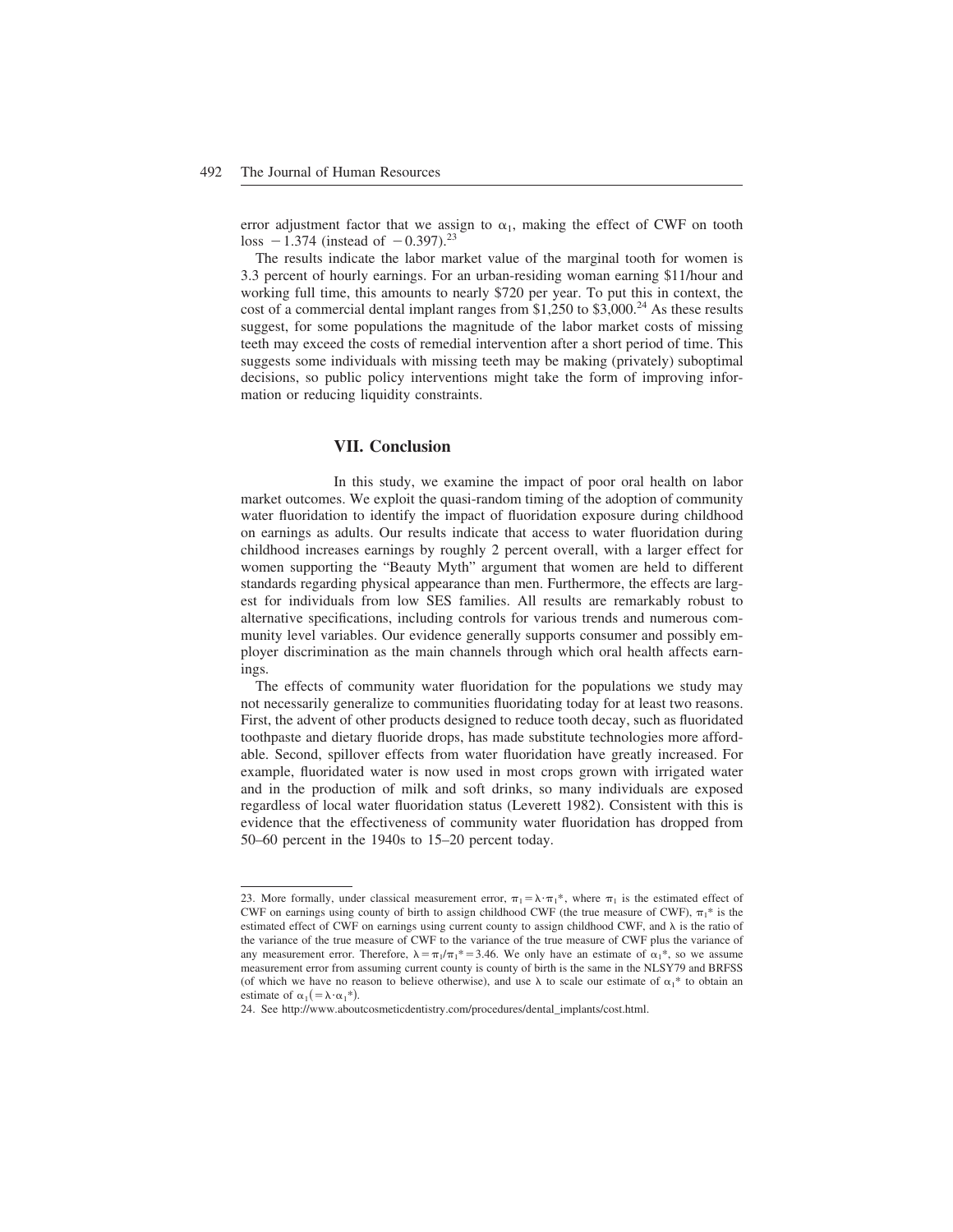Although the effects of water fluoridation may be different today than for the time period studied, the goal of this paper is to identify the effects of oral health not community water fluoridation—on labor market outcomes. Tooth decay remains widespread today, and other highly effective dental interventions can decrease the onset and consequences of poor oral health. Knowing the full benefits from these interventions is crucial for assessing the cost-effectiveness of these dental interventions, and our estimates of the economic value of teeth in the labor market help to fill this gap.

#### **References**

- Altonji, Joseph, and Rebecca Blank. 1999. "Race and Gender in the Labor Market." In *Handbook of Labor Economics*, Vol. 3, ed. Orley Ashenfelter and David Card. Elsevier Science B.V.
- American Academy of Cosmetic Dentists. 2004. *North American Survey: The State of Cosmetic Dentistry*. The Levin Group Inc.
- Averett, Susan, and Sanders Korenman. 1996. "The Economic Reality of the Beauty Myth." *Journal of Human Resources* 31(2):304–30.

Bassin, Elise, David Wypij, Roger Davis, and Murray Mittleman. 2006. "Age-Specific Fluoride Exposure in Drinking Water and Osteosarcoma (United States)." *Cancer Causes and Control* 17:421–28

- Becker, Gary. 1957. *The Economics of Discrimination*. Chicago: University of Chicago Press.
- Bertrand, Marianne, and Mullainathan Sendhil. 2004. "Are Emily and Greg More Employable than Lakisha and Jamal? A Field Experiment on Labor Market Discrimination." *American Economic Review* 94(4):991–1013.
- Biddle, Jeff, and Daniel Hamermesh. 1998. "Beauty, Productivity, and Discrimination: Lawyers' Looks and Lucre." *Journal of Labor Economics* 16(1):172–201.
- Blinder, Alan. 1974. "The Economics of Brushing Teeth." *Journal of Political Economy* 82(4):887–91.
- Britten, R. H., and G. S. J. Perrott. 1941. "Summary of Physical Findings on Men Drafted in World War." *Pub Health Rep* 56:41–62.
- Cawley, John. 2004. "The Impact of Obesity on Wages." *Journal of Human Resources* 39(2):451–74.
- Chaffin, Jeffrey, Troy Marburger, and Darwin Fretwell. 2003. "Dental Class 3 Intercept Blinic: A Model for Treating Dental Class 3 Soldiers." *Military Medicine* 168(7):548–52.
- Charles, Kerwin Kofi, and Jonathan Guryan. 2008. "Prejudice and Wages: An Empirical Assessment of Becker's the Economics of Discrimination." *Journal of Political Economy* 116(5):773–809.
- Crain, Robert, Elihu Katz, and Donald Rosenthal. 1969. *The Politics of Community Conflict: The Fluoridation Decision*. New York: The Bobbs-Merrill Company, Inc.
- Eckholm, Eric. 2006. "America's 'Near Poor' are Increasingly at Economic Risk, Experts Say." The New York Times, May 8.
- Eli, I., Y. Bar-Tal, and I. Kostovetzki. 2001. "At First Glance: Social Meanings of Dental Appearance." *Journal of Public Health Dentistry* 61(3):150–54.
- Gift, H. C., and J. F. Newman. 1992. "Oral Health Activities of U.S. Children: Results of a National Survey." *Journal of American Dental Association* 123(10):96–106.
- Griffin, S. O., K. Jones, and S. L. Tomar. 2001. "An Economic Evaluation of Community Water Fluoridation." *Publ Health Dent* 61(2):78–86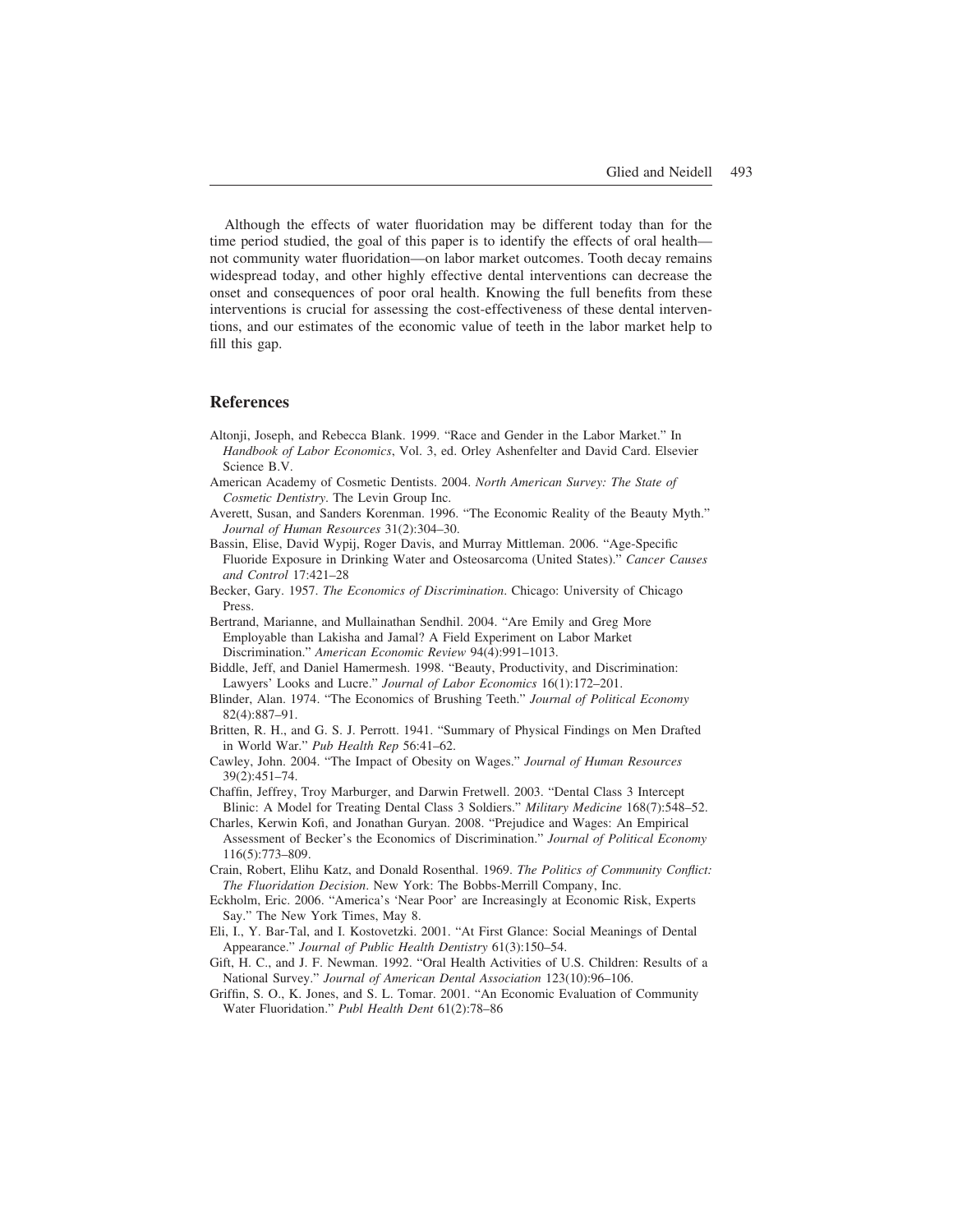- Grossman, Michael. 1972. "On the Concept of Health Capital and the Demand for Health." *Journal of Political Economy* 80(2):223–55.
- Hamermesh, Daniel, and Jeff Biddle. 1994. "Beauty and the Labor Market." *American Economic Review* 84(5):1174–94.
- Heckman, James. 2000. "Policies to Foster Human Capital." *Research in Economics* 54(1):3–56.
- Hyde, Susan, William Satariano, and Jane Weintraub. 2006. "Welfare Dental Intervention Improves Employment and Quality of Life." *Journal of Dental Research* 85(1):79–84.
- Illson, Murray. 1955. "Board Balks City on Fluoridation." The New York Times, April 12. Kihss, Peter. 1963. "Experts Divided on Fluoridation at City Hearing." The New York Times, November 19.
- Killingsworth, Mark. 1977. "Toward a General Theory of Teeth." *Journal of Human Resources* 12(1):125–28.
- Klein, H. 1941. "Dental Status and Dental Needs of Young Adult Males, Rejectable, Or Acceptable For Military Service, According to Selective Service Dental Requirements." *Pub Health Rep* 56:1369–87.
- Leverett, D. H. 1982. "Fluorides and the Changing Prevalence of Dental Caries." *Science* 217:26–30.
- Mobius, Markus, and Tanya Rosenblatt. 2006. "Why Beauty Matters." *American Economic Review* 96(1):222–35.
- National Research Council. 2006. *Fluoride in Drinking Water: A Scientific Review of EPA's Standards*. Washington, DC: The National Academies Press.
- Paduano v. City of New York, 45 Misc.2d 718, 257 N.Y.S.2d 531, aff'd., 24 A.D.2d 437, 260 N.Y.S.2d 831 (1st Dep't 1965), aff'd., 17 N.Y.2d 875, 271 N.Y.S.2d 305, 218 N.E.2d 339. 1966)
- Persico, Nicola, Andrew Postlewaite, and Dan Silverman. 2004. "The Effect of Adolescent Experience on Labor Market Outcomes: The Case of Height." *Journal of Political Economy* 112(5):1019–53.
- Sapolsky, Harvey. 1968. "Science, Voters, and the Fluoridation Controversy" *Science* 162 (852):427–33.
- Shipler, David. 2004. *Working Poor: Invisible in America*. Westminster, Md.: Alfred A. Knopf Incorporated.
- Singh, K. A., A. J. Spencer, and J. M. Armfield. 2003. "Relative Effects of Pre- and Posteruption Water Fluoride on Caries Experience of Permanent First Molars." *Journal of Public Health Dentistry* 63(1):11–19.
- Teweles, RB, and JE King. 1987. "Impact of Troop Dental Health on Combat Readiness." *Military Medicine* 152:233–5.
- Tinanoff, Norman. 2009. "Use of Fluoride." In *Early Childhood Oral Health*, ed. Joel Berg and Rebecca Slayton. Wiley-Blackwell.
- U. S. Department of Health and Human Services. 1993. *Fluoridation Census 1992*. Atlanta, Ga.: Centers for Disease Control and Prevention.
- U. S. Department of Health and Human Services. 1996. *Children's Dental Services under Medicaid: Access and Utilization*. San Francisco, CA: Office of the Inspector General.
- U. S. Department of Health and Human Services. 2000. *Oral Health in America: A Report of the Surgeon General*. Rockville, Md.: U. S. Department of Health and Human Services, National Institute of Dental and Craniofacial Research, National Institute of Health.
- Wolf, Naomi. 1991. *The Beauty Myth: How Images of Beauty Are Used Against Women*. New York: HarperCollins.
- Xiang, Q, Y Liang, L Chen, C Wang, B Chen, X Chen, and M Zhouc. 2003. "Effect of Fluoride in Drinking Water on Children's Intelligence." *Fluoride* 36(2):84–94.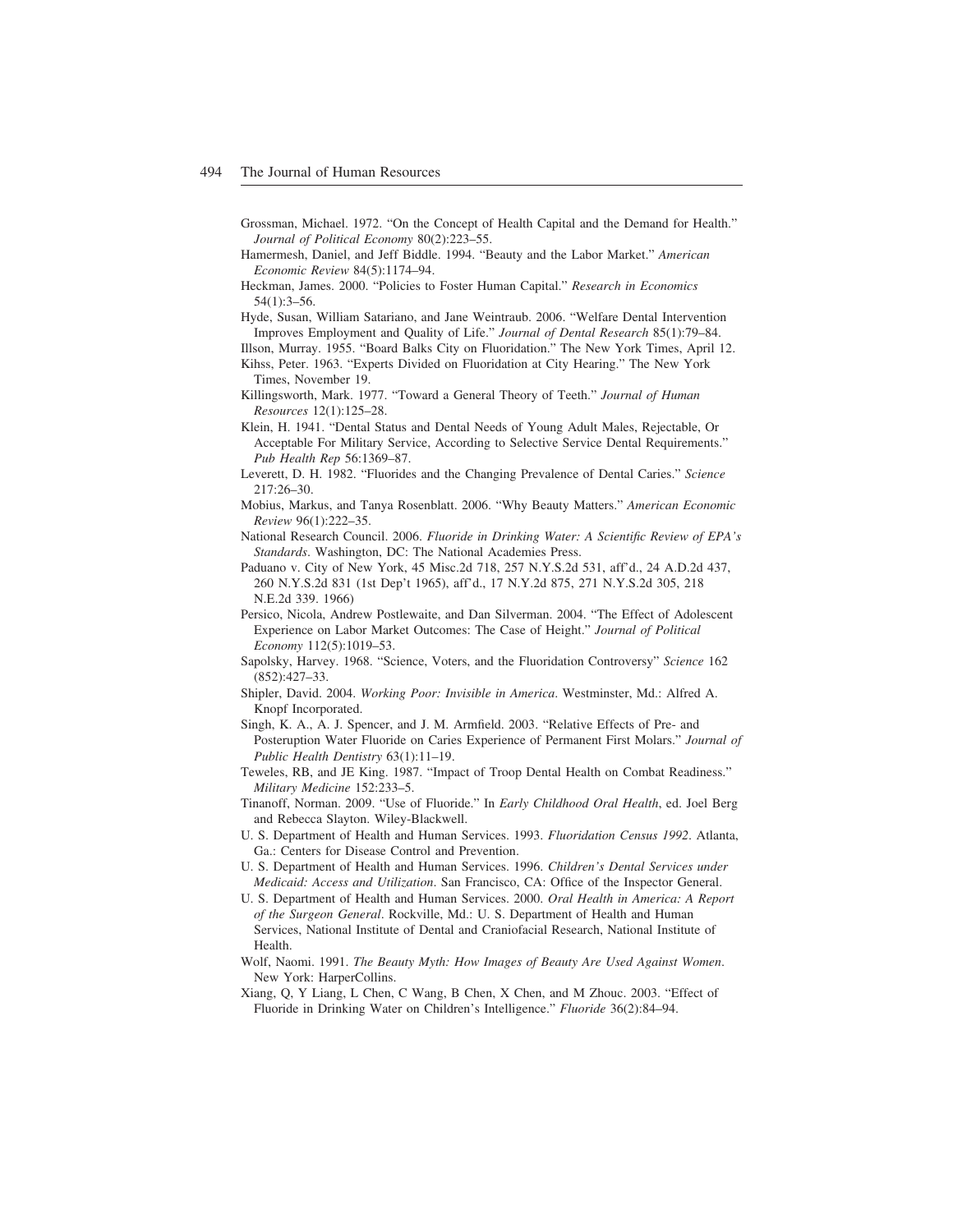#### **Appendix Table A1**

*County Level Variables Included in Analysis*

| 1960 demographic variables (from 1960<br>CCDB)                      | 1970 demographic variables (from 1970<br>CCDB)                      |
|---------------------------------------------------------------------|---------------------------------------------------------------------|
| Population percent change 10 years<br>Population percent rural farm | Population percent change 10 years<br>Population percent rural farm |
| Median age                                                          | Median age                                                          |
| Percent $> 65$ years old                                            | Percent $> 65$ years old                                            |
| Population percent $\langle$ five years old                         | Population percent $\langle$ five years old                         |
| Death rate                                                          | Death rate                                                          |
| Marriage rate                                                       | Marriage rate                                                       |
| Employ rate                                                         | Employ rate                                                         |
| Percent employed manufacturing                                      | Percent employed manufacturing                                      |
| Percent employed construction                                       | Percent employed construction                                       |
| Percent employed wholesale/retail trade                             | Percent employed wholesale/retail trade                             |
| Vacancy rate                                                        | Vacancy rate                                                        |
| Percent homeowners                                                  | Percent homeowners                                                  |
| Percent vote democratic president                                   | Percent vote democratic president (68)                              |
| Percent vote correct president                                      | Percent vote correct president (68)                                 |
| Population                                                          | Population                                                          |
| Population per square mile                                          | Population per square mile                                          |
| Percent population nonwhite                                         | Percent population nonwhite                                         |
| Percent population with $\geq$ high school<br>degree                | Percent population with $\geq$ high school<br>degree                |
| Median schooling                                                    | Median schooling                                                    |
| Percent population $\langle$ five years of<br>schooling             | Percent population $\langle$ five years of<br>schooling             |
| Household size                                                      | Household size                                                      |
| Percent urban                                                       | Percent urban                                                       |
| Median family income                                                | Median family income                                                |
|                                                                     | Median house price                                                  |
| 1960 investment variables (from 1959<br>BEA, except (*) from CCDB)  | Median rent                                                         |
| Local government percent spending on<br>education (57)*             | 1970 investment variables (from 1968)<br>BEA, except (*) from CCDB) |
| Local government debt ratio (57)*                                   | Local government percent spending on                                |
| Income maintenance transfers (59)                                   | education $(67)^*$                                                  |
| Retirement & disability transfers (59)                              | Local government debt ratio $(67)^*$                                |
|                                                                     | Income maintenance transfers (68)                                   |
| 1974 health care variables (from 1974                               | Retirement & disability transfers (68)                              |
| CBP)                                                                | Medical insurance transfers (68)                                    |
| Physicians per capita                                               |                                                                     |
| Dentists per capita                                                 |                                                                     |

Notes: CCDB = City and County Data Books, BEA = Bureau of Economic Analysis, CBP = County Business Patterns